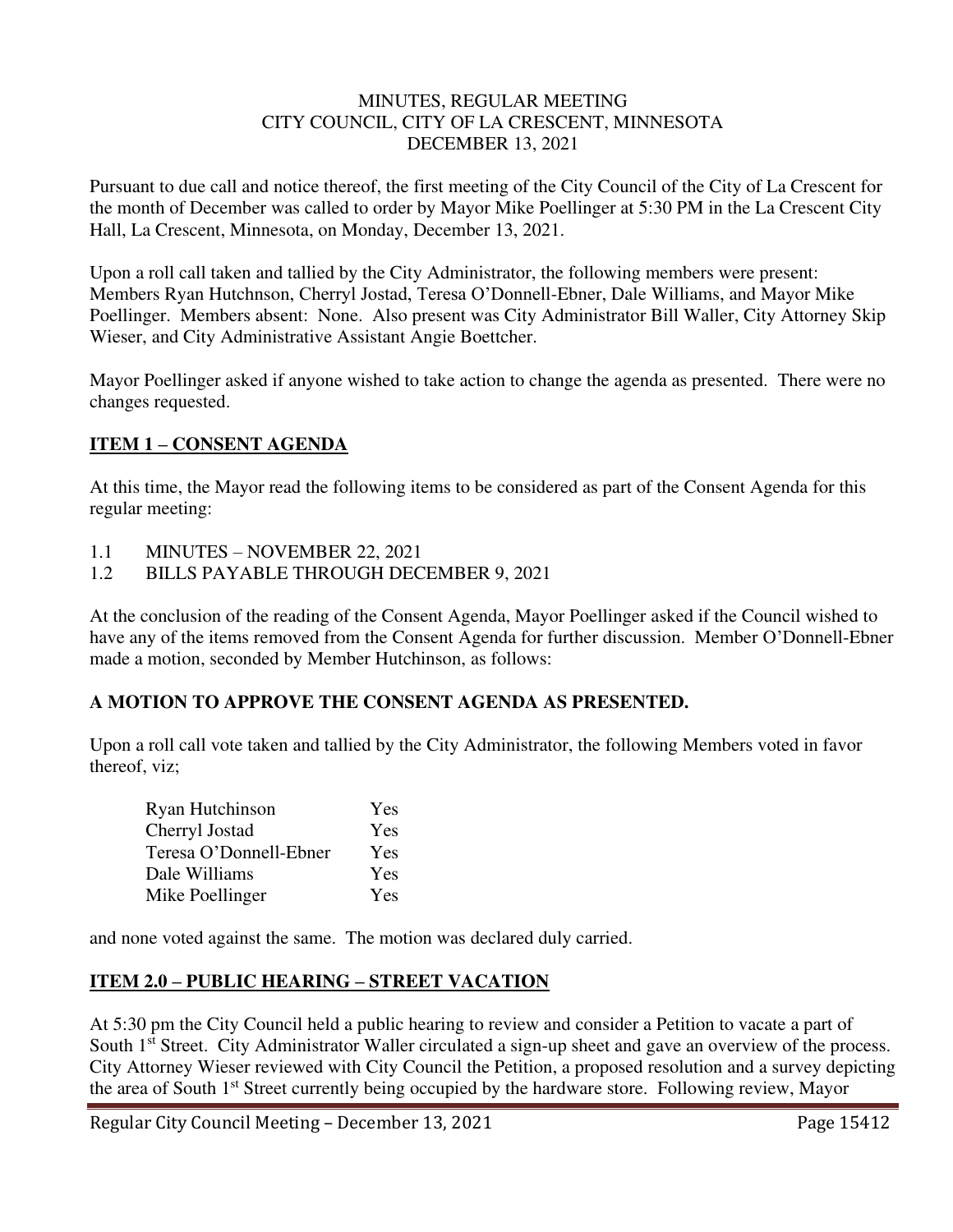Poellinger opened the meeting for public comment. There were no public comments. Mayor Poellinger closed the public hearing. Following discussion, Member Jostad introduced the following resolution and moved its passage and adoption:

## **RESOLUTION NO. 12-21-39**

# **A RESOLUTION VACATING A PORTION OF SOUTH 1ST STREET UPON PETITION OF A MAJORITY OF ADJACENT LANDOWNERS.**

WHEREAS, a petition signed by the majority of property owners adjacent to a portion of South 1<sup>st</sup> Street in the city of La Crescent was received by the City Administrator; and

WHEREAS, the petition requested that the City Council pursuant to Minnesota Statute § 412.851 vacate a portion of South 1<sup>st</sup> Street legally described as:

See Exhibit A.

WHEREAS, the City Administrator reviewed and examined the signatures on said petition and determined that such signatures constituted a majority of the landowners adjacent to the portion of South 1<sup>st</sup> Street to be vacated; and

WHEREAS, a public hearing to consider the vacation of such street was held on the 13th day of December, 2021, before the City Council in the City Hall located at 315 Main Street, La Crescent, Minnesota at 5:30 p.m. after due published and posted notice had been given, as well as personal mailed notice to all affected property owners by the City Administrator on the 18th day of November, 2021 and all interested and affected persons were given an opportunity to voice their concerns and be heard; and

**NOW THEREFORE**, BE IT RESOLVED BY THE CITY COUNCIL OF THE CITY OF LA CRESCENT, MINNESOTA AS FOLLOWS:

That such petition for vacation is hereby granted and the portion of the street described as follows is hereby vacated:

See Exhibit A.

BE IT FURTHER RESOLVED, that the Mayor and City Administrator are hereby authorized to sign all documents necessary to effectuate the intent of this resolution and file notice of the vacation as required by law.

Passed by the City Council of La Crescent, Minnesota this 13th day of December, 2021.

 $\overline{\phantom{a}}$  , and the contract of the contract of the contract of the contract of the contract of the contract of the contract of the contract of the contract of the contract of the contract of the contract of the contrac

SIGNED:

Mayor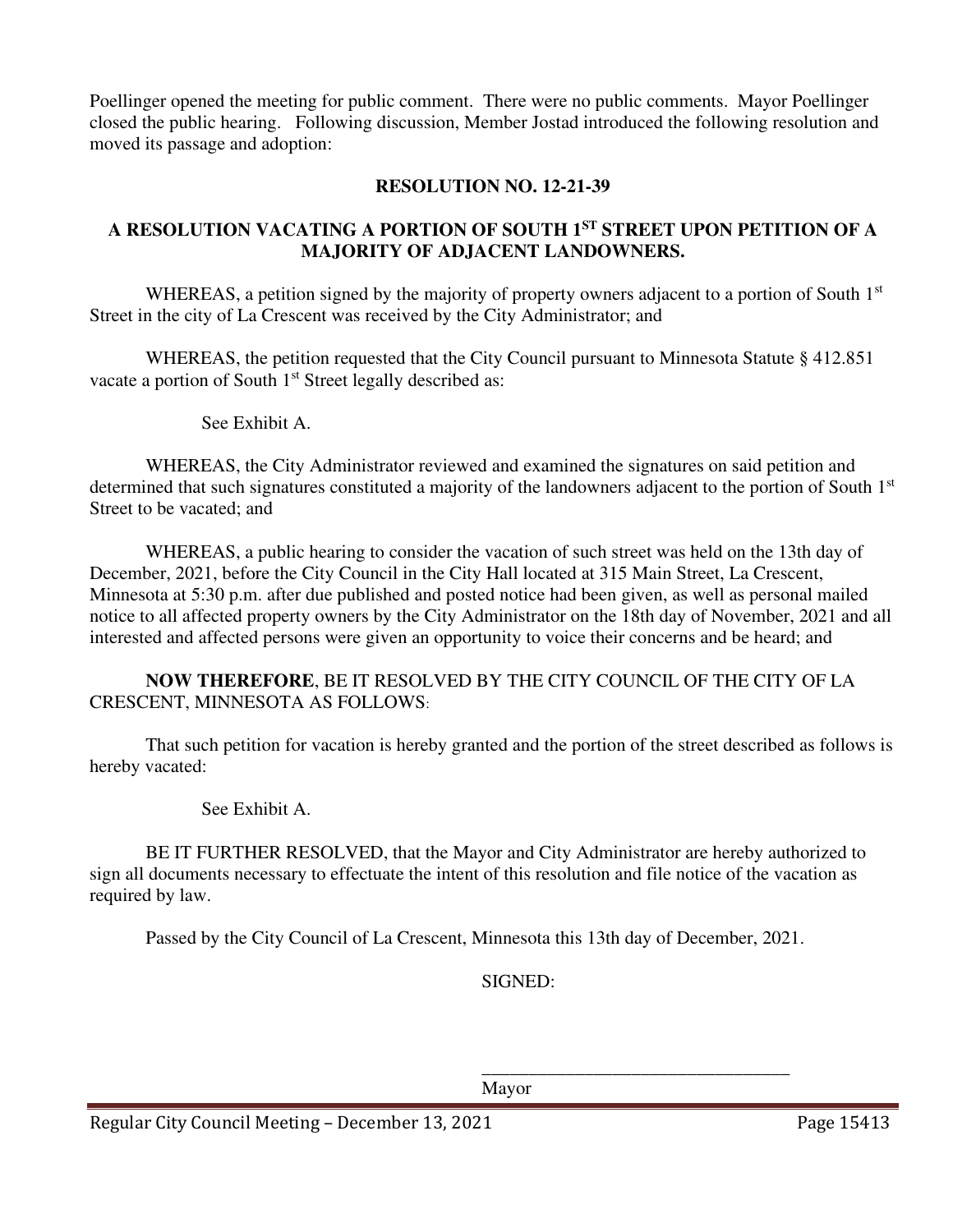#### ATTEST:

City Administrator

The foregoing motion was duly seconded by Member O'Donnell-Ebner and upon a roll call vote taken and tallied by the City Administrator, all Members voted in favor thereof, viz;

| Ryan Hutchinson        | Yes |
|------------------------|-----|
| Cherryl Jostad         | Yes |
| Teresa O'Donnell-Ebner | Yes |
| Dale Williams          | Yes |
| Mike Poellinger        | Yes |

\_\_\_\_\_\_\_\_\_\_\_\_\_\_\_\_\_\_\_\_\_\_\_\_\_\_\_\_\_\_\_\_\_\_

and none voted against the same. The motion was declared duly carried and the resolution duly passed and adopted.

#### **ITEM 3.1 – POLLING PLACE RESOLUTION**

City Administrative Assistant Boettcher reviewed with City Council the Polling Place Resolution for 2022 that designates the local polling places for elections. Following discussion, Member Hutchinson introduced the following resolution and moved its passage and adoption:

## **RESOLUTION NO. 12-21-41**

## **RESOLUTION DESIGNATING ANNUAL POLLING PLACE**

WHEREAS, it is important that citizens exercise their right to vote at their local polling place;

 WHEREAS, Minn. Stat. § 204B.16 requires the City Council to designate its local polling places for elections annually;

 NOW THEREFORE BE IT RESOLVED, that the City Council of the City of La Crescent, Houston County, Minnesota, does hereby designate the following as its polling places for 2022:

Precinct 1: La Crescent Community Building, 336 S. 1<sup>st</sup> Street, La Crescent, Houston County, Minnesota.

Precinct 2: La Crescent Ice Arena, 520 S. 14<sup>th</sup> Street, La Crescent, Houston County, Minnesota.

Precinct 3: La Crescent Ice Arena, 520 S. 14<sup>th</sup> Street, La Crescent, Houston County, Minnesota.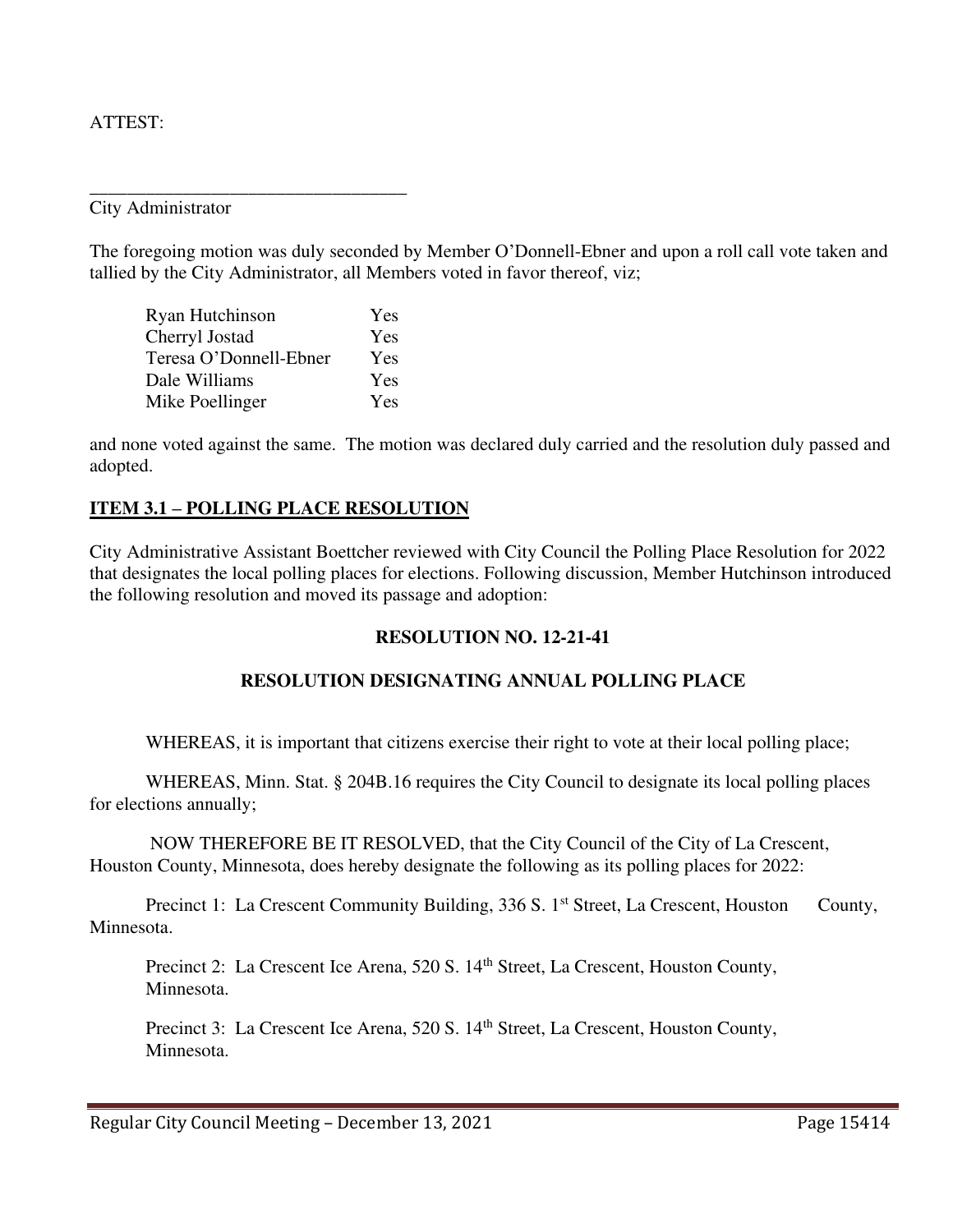Precinct 4: Mailed Ballot for Winona County, Minnesota, to City of La Crescent, 315 Main Street, La Crescent, MN 55947.

 BE IT FINALLY RESOLVED, that the City notify residents of this designation by following the requirements of Minn. Stat. § 205.16.

ADOPTED this 13<sup>th</sup> day of December, 2021.

SIGNED:

 $\overline{\phantom{a}}$  , and the contract of the contract of the contract of the contract of the contract of the contract of the contract of the contract of the contract of the contract of the contract of the contract of the contrac Mayor

ATTEST:

\_\_\_\_\_\_\_\_\_\_\_\_\_\_\_\_\_\_\_\_\_\_\_\_\_\_\_\_\_ City Administrator

The foregoing motion was duly seconded by Member O'Donnell-Ebner and upon a roll call vote taken and tallied by the City Administrator, all Members present voted in favor thereof, viz;

| Ryan Hutchinson        | Yes |
|------------------------|-----|
| Cherryl Jostad         | Yes |
| Teresa O'Donnell-Ebner | Yes |
| Dale Williams          | Yes |
| Mike Poellinger        | Yes |

and none voted against the same. The motion was declared duly carried and the resolution duly passed and adopted.

# **ITEM 3.2 – ANNEXATION UPDATE**

City Attorney Wieser reviewed with City Council an Order Approving Annexation from the State of Minnesota – Office of Administrative Hearings. This order finalizes the annexation that was approved by the City Council and La Crescent Town Board on October 11, 2021 and annexes property that was in the Town of La Crescent to the City of La Crescent in the Crescent Valley Subdivision and Janell Avenue area. This item was informational, and no action was taken.

# **ITEM 3.3 – 2022 FEE SCHEDULE UPDATE**

City Administrative Assistant Boettcher reviewed with City Council the proposed changes to the Fee Schedule for 2022 which has been reviewed by City Staff. The review and adoption of fees is done on a yearly basis to ensure the costs to the City are sufficiently covered while at the same time being fair, reasonable and proportionate to the actual cost of the service for which the fee is imposed. It was recommended to City Council to adopt an Ordinance detailing the proposed changes to the Fee Schedule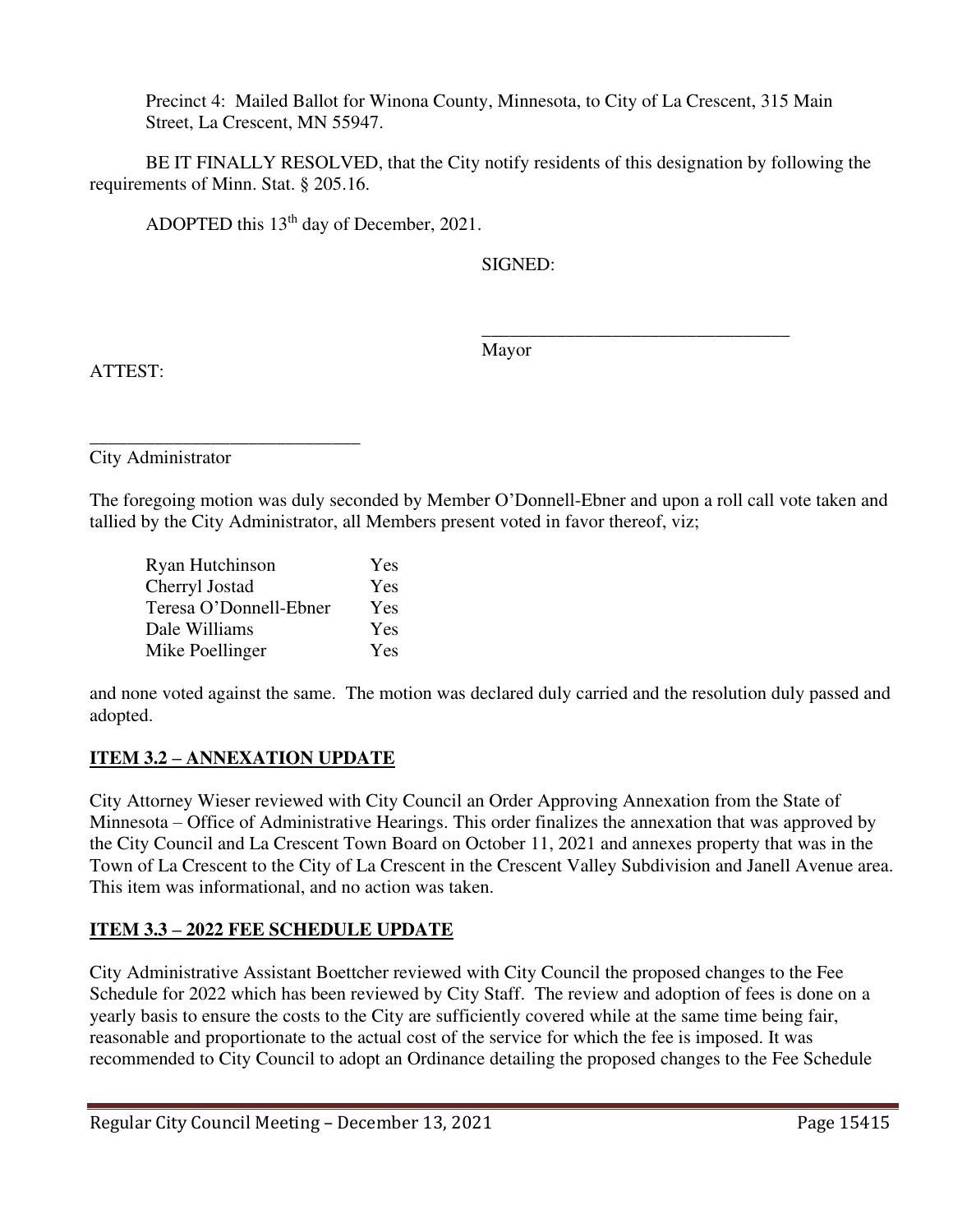for 2022. Following discussion, Member Hutchinson introduced the following Ordinance and moved its passage and adoption:

### **ORDINANCE NO. 554 AN ORDINANCE OF THE CITY OF LA CRESCENT AMENDING THE MASTER FEE SCHEDULE FOR THE CITY OF LA CRESCENT AS SET FORTH IN ORDINANCES NO. 404, NO. 483, NO. 492, NO. 500, NO. 540, NO. 542, NO. 544, NO. 545, NO. 548 AND NO. 552**

The City Council of the City of La Crescent, Houston County, Minnesota hereby ordains:

1. The La Crescent City Code established on March 8, 2004, stated that certain fees may be set from time to time by the City Council.

2. The La Crescent City Code was amended on January 13, 2014, February 9, 2015, February 8, 2016, February 24, 2020, April 13, 2020, April 27, 2020, May 18, 2020, December 14, 2020, and April 20, 2021 by Ordinance to amend certain fees.

3. The Fee Schedule has been reviewed by City Staff and amended each year from 2016 to 2019 by Motions passed by City Council. These amendments passed by City Council shall remain in effect.

4. The City staff has reviewed the fees which the City currently charges and is recommending that the fee schedule be amended in 2022 as follows:

| <b>BUILDING INSPECTIONS AND PERMITTING</b>                                                                                                    | 2022                                |
|-----------------------------------------------------------------------------------------------------------------------------------------------|-------------------------------------|
| Demolition permits -                                                                                                                          |                                     |
| Main structure on the property OR all                                                                                                         | \$100.00 plus \$1.00 state          |
| structures on a property (if a building                                                                                                       | surcharge                           |
| permit for a new structure is obtained at                                                                                                     |                                     |
| the same time, this fee is waived)                                                                                                            |                                     |
| Garage, shed or outbuilding on a property<br>(if a building permit for a new structure is<br>obtained at the same time this fee is<br>waived) | \$35.00 plus \$1.00 state surcharge |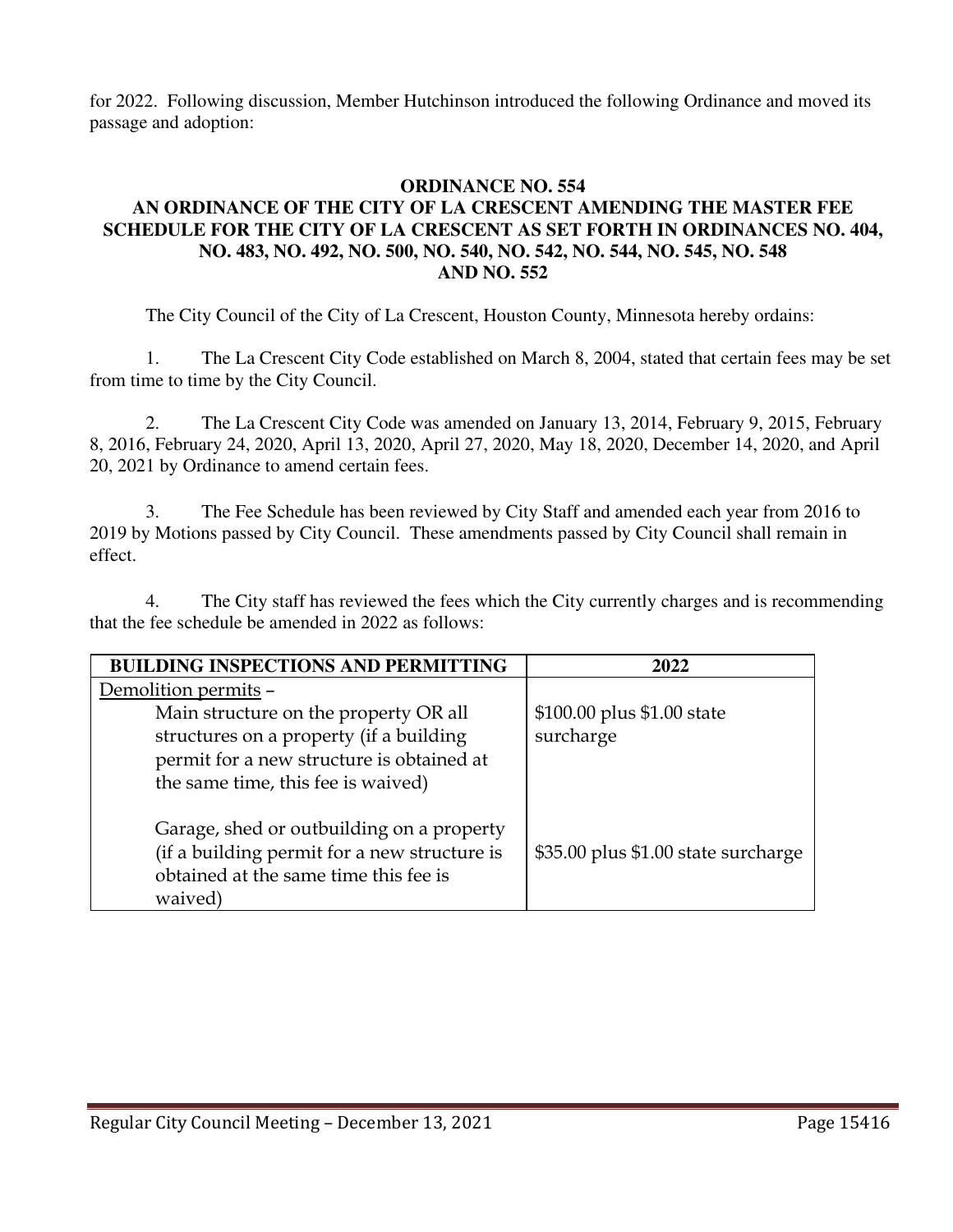| Foundation only permit                               | \$100.00 plus \$1.00 state          |
|------------------------------------------------------|-------------------------------------|
| This permit fee would be in addition to any          | surcharge                           |
| regular building permit fee. This fee is only for    |                                     |
| the excavation, footing and foundation for a new     |                                     |
| structure. This fee is an optional fee to be paid if |                                     |
| the builder is unwilling to wait the requested 7-10  |                                     |
| <i>working</i> days for the plan review process of a |                                     |
| completed building permit application. This fee      |                                     |
| would be waived if the plan review takes longer      |                                     |
| than 10 working days                                 |                                     |
| Mobile Home – all new that are moved into town       | \$50.00 plus \$1.00 state surcharge |
| <u>Roofing permits</u>                               |                                     |
| Main structure and/or attached/detached garage       | \$50.00 plus \$1.00 state surcharge |
| Garage or accessory bldg. only                       | \$25.00 plus \$1.00 state surcharge |
| Siding/Windows/Doors/Radon Control                   | \$30.00 plus \$1.00 state surcharge |
| System/Retaining Walls/Drain tile                    | To \$50.00 plus \$1.00 State        |
|                                                      | surcharge                           |
| Solar Array Panels (moved from Zoning page)          | \$35.00 plus \$1.00 State           |
|                                                      | Surcharge                           |

| <b>POLICE</b>                                                                                                                  | 2022       |
|--------------------------------------------------------------------------------------------------------------------------------|------------|
| <b>Ordinance Violation Fine Schedule</b>                                                                                       |            |
| Petty Misdemeanor-                                                                                                             | $$40.00+$  |
| Misdemeanor                                                                                                                    | $$75.00 +$ |
| <b>Ordinance Parking Violation</b>                                                                                             | $$20.00 +$ |
| Petty Misdemeanors and Misdemeanors: Fine Amount + \$75.00 surcharge - The Surcharge Fee is<br>Determined By The Court System. |            |
| Ordinance Parking Violations: Fine Amount + \$3.00 surcharge + \$10.00 Law Library Fee - The                                   |            |
| Surcharge And Law Library Fee Are Determined By The Court System.                                                              |            |
|                                                                                                                                |            |
| <b>Fee Schedules - Animals</b>                                                                                                 |            |
| License – yearly $1/1 - 12/31$                                                                                                 | \$15.00    |
| Spayed/Neutered                                                                                                                | \$10.00    |
| Replacement Tag                                                                                                                | \$1.00     |
| Late Fee after January 15 <sup>th</sup> in addition to regular license fee                                                     | \$15.00    |
| Multi Pet Permit - Yearly Fee (Plus individual license fees as stated above)                                                   | \$25.00    |
| <b>Animal Impoundment</b>                                                                                                      | \$50.00    |
|                                                                                                                                |            |
| Boarding (food/shelter) - Per day plus tax                                                                                     | \$10.00    |
| <b>ADMINISTRATIVE FINE FEE SCHEDULE</b>                                                                                        |            |

Regular City Council Meeting – December 13, 2021 Page 15417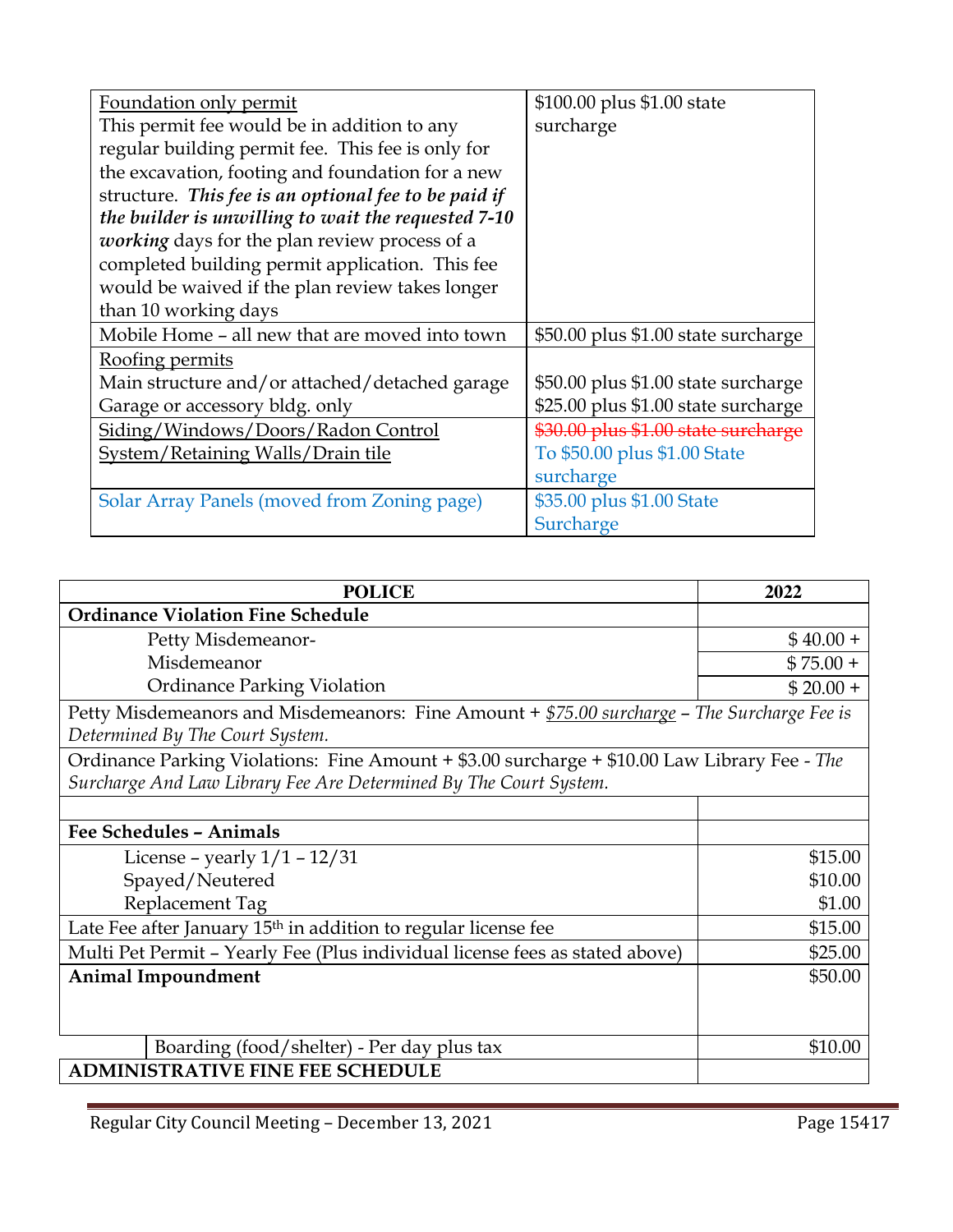| <b>General Parking Violation</b>                                          | \$20.00             |
|---------------------------------------------------------------------------|---------------------|
| <b>Handicapped Parking</b>                                                | \$25.00             |
|                                                                           |                     |
| Miscellaneous                                                             |                     |
| <b>Accident Reports - State Form</b>                                      | \$2.00              |
| Copy of Incident Reports - per page/100 pages or less \$ .25/page. 100 or | Refer to            |
| more assessed to actual cost of materials and staff time.                 | description at left |
| Print-out of driving record/registration check - per request              | \$5.00              |
| Police Reserves - School District #300 events - per hour/per person       | \$12.00             |
| Fingerprinting                                                            | \$35.00-to \$55.00  |
| Vehicle Towing Fee                                                        | \$175.00            |
|                                                                           | to \$225.00         |
| Vehicle Impoundment Fee - per day                                         | \$15.00             |
| Yearly Permit to Acquire Firearms/Permit to Carry - per year              | No Charge           |
| NSF/Account Closed Checks - service fee                                   | \$30.00             |
| DVD Only                                                                  | \$10.00             |
| <b>Transcription Fee</b>                                                  | \$42.00             |
| BWC - \$19.00 per video/\$1.00 per minute + actual cost of staff time     |                     |

| <b>PUBLIC WORKS</b>                 | 2022                |
|-------------------------------------|---------------------|
| Equipment use:                      |                     |
| Sweeper per hour                    | \$75.00 to \$100.00 |
| Dump Truck per hour                 | \$75.00 to \$100.00 |
| add 'Mower/Skid Steer/Loader per    | \$100.00            |
| hour                                |                     |
| Labor per hour/per person - This    | \$47.00 to \$50.00  |
| fee is in addition to the Equipment |                     |
| use fees listed above.              |                     |

| <b>ZONING</b>                                         | 2022                    |
|-------------------------------------------------------|-------------------------|
| Abatement - per incident                              | \$<br>40.00             |
|                                                       | administrative fee plus |
|                                                       | abatement charges       |
| Conditional use permit - per each individual request  | 200.00<br>\$            |
| District zoning changes - per each individual request | 200.00<br>\$.           |
| Erosion control:                                      |                         |
| Reinspection fee                                      | \$35.00                 |
| Surety deposit (to be returned upon completion of     |                         |
| erosion control and building permit final inspection  |                         |
| minus any violations):                                |                         |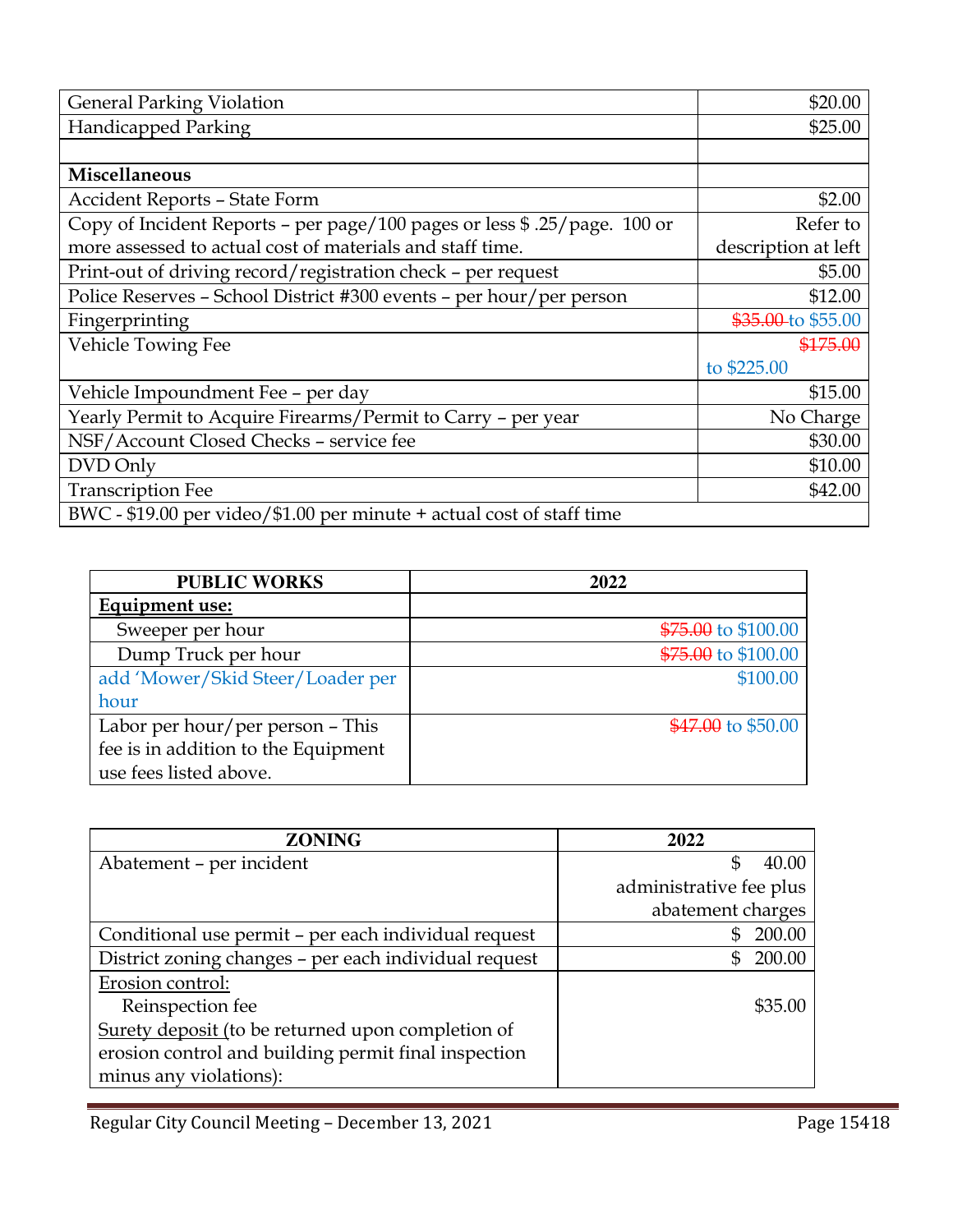| New residential/commercial construction                     | \$500.00                                |
|-------------------------------------------------------------|-----------------------------------------|
| Additions/garages                                           | \$100.00                                |
| Land alterations                                            | \$250.00                                |
| <b>Building demolition</b>                                  | \$250.00                                |
| NOTE: DECKS AND ADDITIONS BUILT ON POSTS                    |                                         |
| FOR THE FOUNDATION ARE EXCLUDED FROM                        |                                         |
| <b>SURETY DEPOSIT</b>                                       |                                         |
| <b>Excavation permits</b>                                   | \$<br>30.00                             |
|                                                             | plus \$1.00 per sq/lin. foot            |
| Fence permit - Non-Profits exempt from fee                  | \$15.00 to \$25.00                      |
| Grading permit                                              | $\frac{1}{4}$ acre or less - \$50.00    |
|                                                             | $\frac{1}{4}$ acre to 1 acre - \$250.00 |
|                                                             | over 1 acre - \$500.00                  |
|                                                             | IF REVIEWED BY CITY                     |
|                                                             | <b>ENGINEER - APPLICANT</b>             |
|                                                             | WILL PAY FOR THE FULL                   |
|                                                             | <b>COST OF ALL</b>                      |
|                                                             | <b>ENGINEERING SERVICES</b>             |
|                                                             | <b>INSTEAD OF ABOVE RATE</b>            |
| Home Occupation - Per Each Individual Request               | \$150.00                                |
| Interim Conditional Use Permit - Each Individual            | \$150.00                                |
| Request                                                     |                                         |
| Solar Array Panels Move to building inspections             | \$35.00                                 |
|                                                             |                                         |
| Platting<br>Preliminary plat                                | 250.00<br>\$                            |
|                                                             |                                         |
| **Developer is to pay all other related expenses            | plus \$50.00 per lot                    |
| for the platting process.                                   |                                         |
| *** All fees pending must be paid in full before            |                                         |
| proceeding with the final plat.                             |                                         |
| Final plat                                                  | 150.00<br>\$                            |
| Sign permit - per sign add 'Non-Profits exempt from<br>fee' | \$<br>35.00                             |
| Variance fee - per each individual request                  | \$<br>150.00                            |
| Well permit                                                 | \$<br>10.00                             |

These fees shall become effective from and after due passage and enactment and publication according to law.

ADOPTED this 13th day of December, 2021.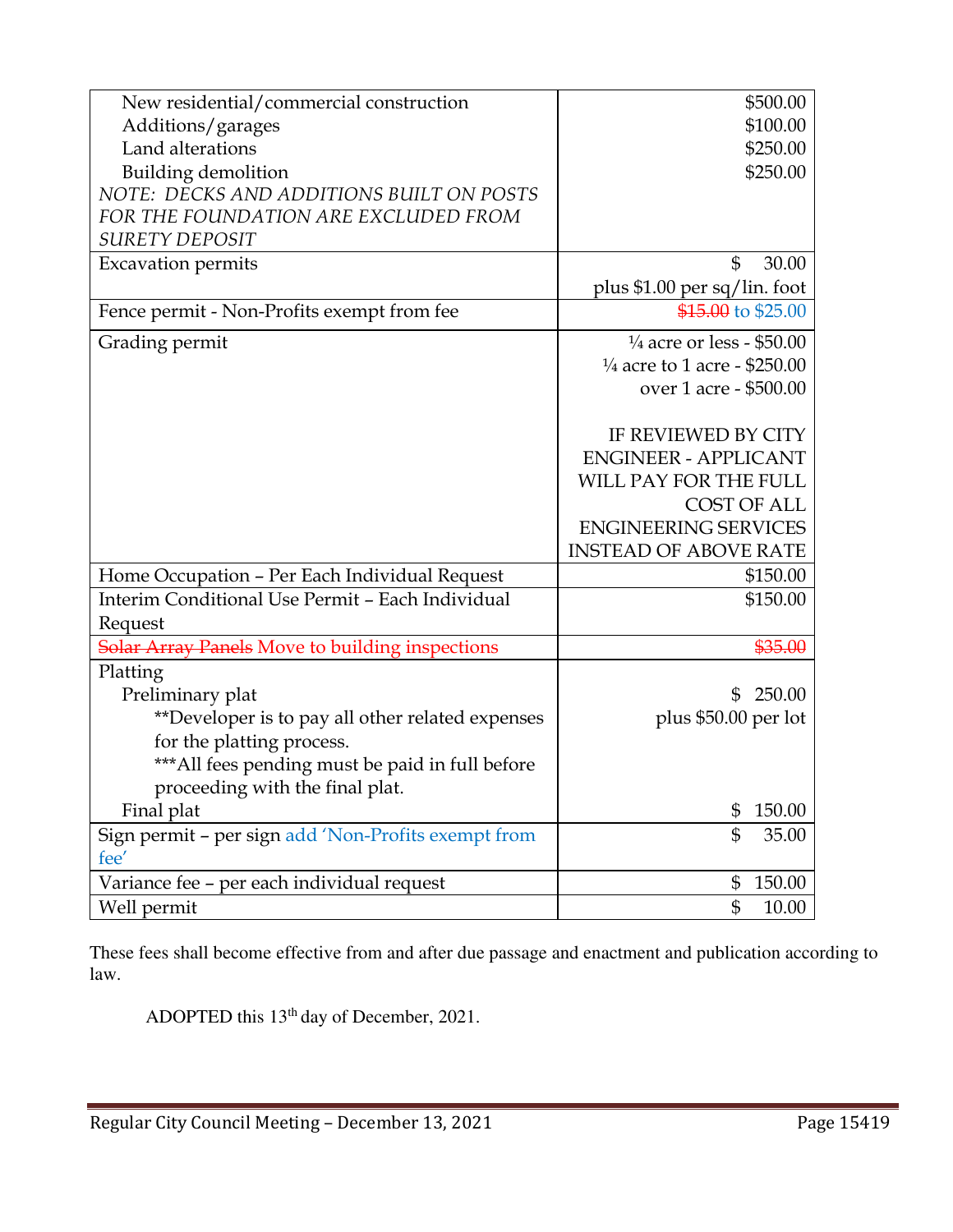SIGNED:

Mayor

 $\overline{\phantom{a}}$  , which is a set of the set of the set of the set of the set of the set of the set of the set of the set of the set of the set of the set of the set of the set of the set of the set of the set of the set of th

ATTEST:

\_\_\_\_\_\_\_\_\_\_\_\_\_\_\_\_\_\_\_\_\_\_\_\_\_\_\_\_\_\_\_\_ City Administrator

The foregoing motion was duly seconded by Member Williams and upon a roll call vote taken and tallied by the City Administrator, all Members present voted in favor thereof, viz;

| Ryan Hutchinson        | Yes |
|------------------------|-----|
| Cherryl Jostad         | Yes |
| Teresa O'Donnell-Ebner | Yes |
| Dale Williams          | Yes |
| Mike Poellinger        | Yes |

and none voted against the same. The ordinance was declared duly passed and adopted.

City Attorney Wieser then reviewed with Council the Summary Ordinance for publication. The Council made the following findings of facts: that publication of the summary informs the public of the intent and effect of the Ordinance.

Member O'Donnell-Ebner then made a motion, seconded by Member Hutchinson as follows:

## **MOTION THAT A PRÉCIS FORMAT OF SAID ORDINANCE 554 BE PUBLISHED IN THE OFFICIAL NEWSPAPER OF THE CITY AND WITH "OFFICIAL COPY" SO MARKED BE KEPT ON FILE IN THE OFFICE OF THE CITY ADMINISTRATOR**

Upon a roll call vote taken and tallied by the City Administrator, all Members present voted in favor thereof, viz;

| Ryan Hutchinson        | Yes |
|------------------------|-----|
| Cherryl Jostad         | Yes |
| Teresa O'Donnell-Ebner | Yes |
| Dale Williams          | Yes |
| Mike Poellinger        | Yes |

and none voted against the same. The motion was declared duly carried.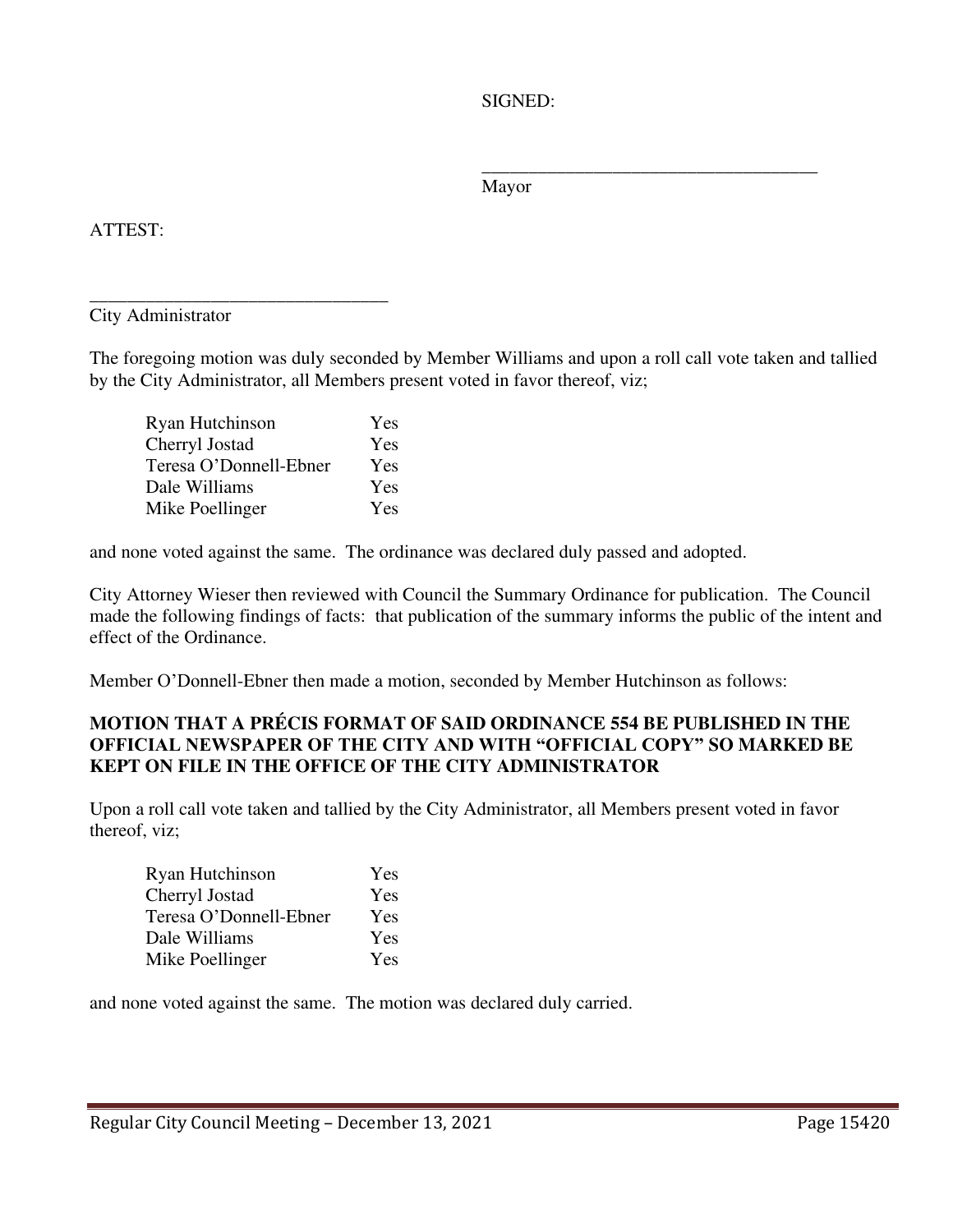## **ITEM 3.4 – INCREASE COUNTY SOLID WASTE FEE**

City Council reviewed a Memo from City Accountant, Kara Tarrence, which included a correspondence from Houston County informing the City of a rate increase to the household solid waste fee. This is a passthru fee that the City collects on the water bills and remits to Houston County for the Recycling Center. It was recommended to City Council to approve this fee increase of \$4.00 per household per month effective January 1, 2022. Following discussion, Member Jostad made a motion, seconded by Member Williams as follows:

### **MOTION TO APPROVE A FEE INCREASE OF \$4.00 PER HOUSEHOLD PER MONTH EFFECTIVE JANUARY 1, 2022 AS A PASS-THRU FEE THAT THE CITY COLLECTS ON THE WATER BILLS AND REMITS TO HOUSTON COUNTY FOR THE RECYCLING CENTER.**

Upon a roll call vote taken and tallied by the City Administrator, all Members present voted in favor thereof, viz;

| Ryan Hutchinson        | Yes |
|------------------------|-----|
| Cherryl Jostad         | Yes |
| Teresa O'Donnell-Ebner | Yes |
| Dale Williams          | Yes |
| Mike Poellinger        | Yes |

and none voted against the same. The motion was declared duly carried.

## **ITEM 3.5 – 2022 LICENSE RENEWALS**

City Council reviewed a list of proposed license renewals for 2022. The applications appear to be in order, and it was recommended to City Council to approve the license renewal applications. Following discussion, Member Hutchinson made a motion, seconded by Member Jostad, as follows:

## **MOTION TO APPROVE THE PRESENTED LIST OF LICENSE RENEWALS FOR 2022 FOR THE FOLLOWING:**

## **LIQUOR OFF-SALE – MINEGAR'S SPORTS HUB, SWING BRIDGE PUB**

## **LIQUOR ON-SALE - MINEGAR'S SPORTS HUB, SWING BRIDGE PUB**

## **LIQUOR SUNDAY - MINEGAR'S SPORTS HUB, SWING BRIDGE PUB**

## **GAS INSTALLERS – BAGNIEFSKI HEATING & AIR CONDITIONING; BOSTRACK HEATING & COOLING; CARY HEATING & AIR CONDITIONING; LA CROSSE FIREPLACE CO.; MYLES ESCH BUILDERS LLC; NEWMAN HEATING & COOLING LLC**

# **SOLID WASTE – HARTER'S TRASH & RECYCLING INC.**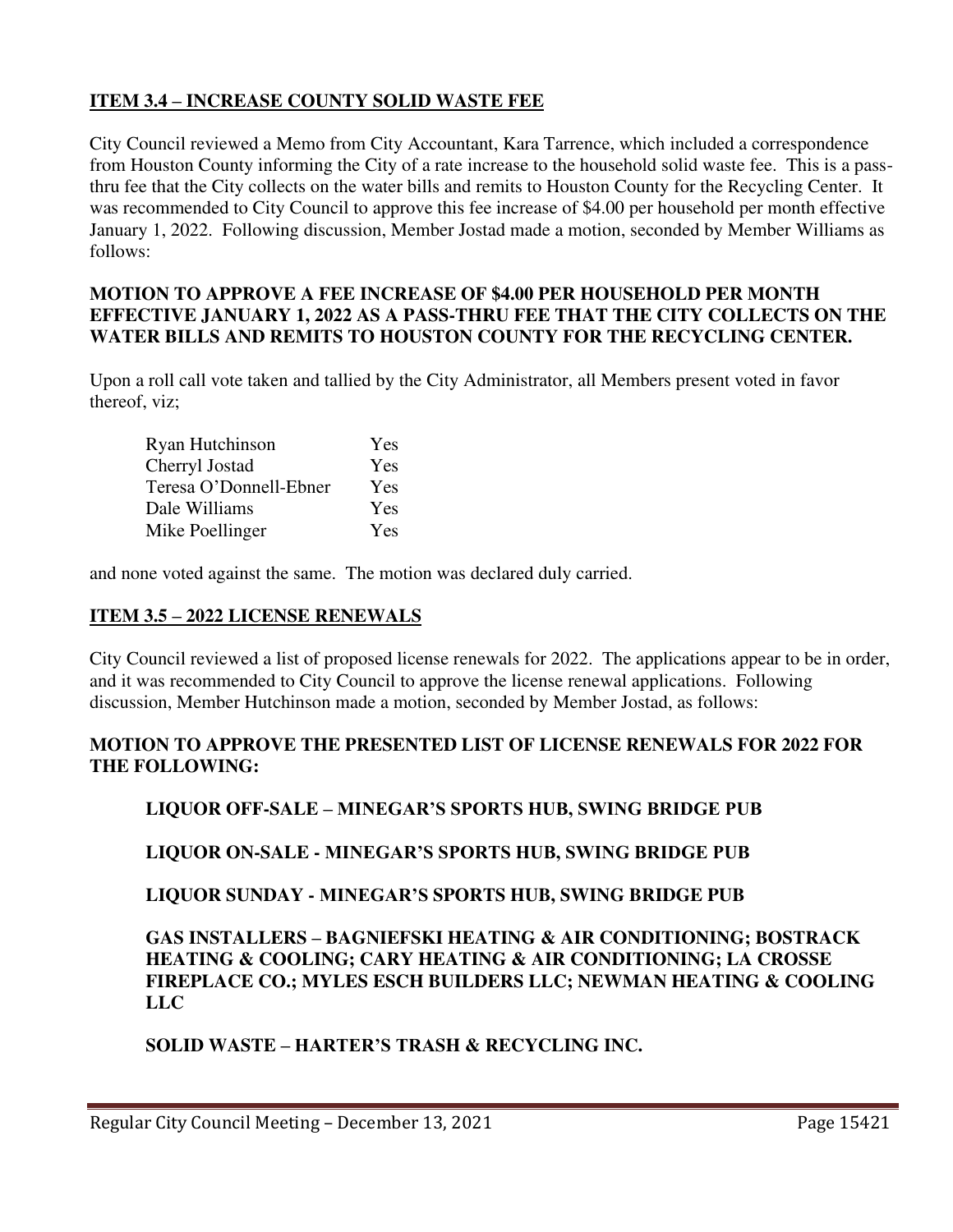#### **MASSAGE-BUSINESS – HEAVEN'S HANDS INC; LA CRESCENT MASSAGE; THE SPIRITED MEDIUM LLC**

#### **MASSAGE-TECHNICIAN – HEAVEN'S HANDS INC; LA CRESCENT MASSAGE; THE SPIRITED MEDIUM LLC**

Upon a roll call vote taken and tallied by the City Administrator, the following Members voted in favor thereof, viz;

| Ryan Hutchinson        | Yes |
|------------------------|-----|
| Cherryl Jostad         | Yes |
| Teresa O'Donnell-Ebner | Yes |
| Dale Williams          | Yes |
| Mike Poellinger        | Yes |

and none voted against the same. The motion was declared duly carried.

## **ITEM 3.6 - PERSONNEL COMMITTEE RECOMMENDATION**

City Administrator Waller reviewed with City Council the following recommendations from the Personnel Committee:

1. That the City Council accept Heidi Lapham's resignation as a Deputy Registrar in the License Bureau. City Council reviewed a copy of Ms. Lapham's resignation letter.

2. Currently Kim Voshart works half-time as a Deputy Registrar in the License Bureau. That effective December 9, 2021, City Council would convert Ms. Voshart to full-time status.

3. That the City Council appoint Patricia Martell to fill the vacancy on the Park & Recreation Commission that was created by Randy Dobb's resignation. In the future when there is more than one application received for a given vacancy on a Board or Commission, the Personnel Committee will be making a recommendation to the City Council to fill the vacancy.

4. That the City Council approve a memorandum of understanding with the LELS Union regarding the appointment of Luke Ahlschlager as Interim Police Chief and that his rate of pay be increased by \$3 per hour for the duration of the time that he serves in that capacity. City Attorney Wieser reviewed with City Council the memorandum of understanding.

5. The deadline to apply for the position of Bookkeeper has closed, and the City received only one application for the position. Based on this, it was recommended to City Council to extend the application deadline to 12:00 noon, on December 21, 2021. The City intends to expand on the ways that the position is advertised.

Following discussion, Member Williams made a motion, seconded by Member O'Donnell-Ebner, as follows:

## **MOTION TO ACCEPT THE RESIGNATION OF HEIDI LAPHAM AS A DEPUTY REGISTRAR IN THE LICENSE BUREAU.**

Upon a roll call vote taken and tallied by the City Administrator, all Members present voted in favor thereof, viz;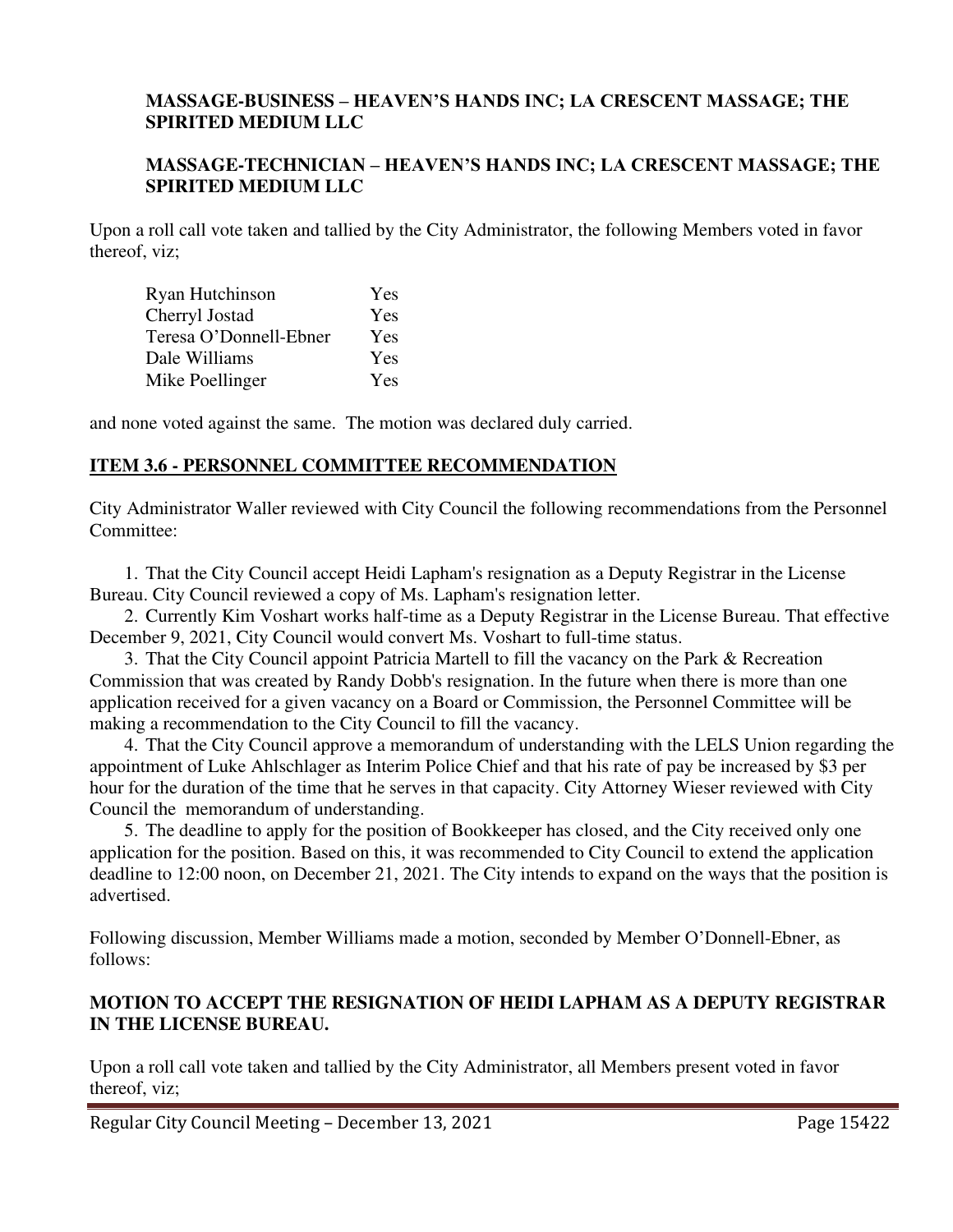| Ryan Hutchinson        | Yes |
|------------------------|-----|
| Cherryl Jostad         | Yes |
| Teresa O'Donnell-Ebner | Yes |
| Dale Williams          | Yes |
| Mike Poellinger        | Yes |

and none voted against the same. The motion was declared duly carried.

Following discussion, Member Jostad made a motion, seconded by Member Hutchinson, as follows:

#### **MOTION TO CONVERT KIM VOSHART FROM PART-TIME STATUS TO FULL-TIME STATUS AS DEPUTY REGISTRAR IN THE LICENSE BUREAU EFFECTIVE DECEMBER 9, 2021.**

Upon a roll call vote taken and tallied by the City Administrator, all Members present voted in favor thereof, viz;

| Ryan Hutchinson        | Yes |
|------------------------|-----|
| Cherryl Jostad         | Yes |
| Teresa O'Donnell-Ebner | Yes |
| Dale Williams          | Yes |
| Mike Poellinger        | Yes |

and none voted against the same. The motion was declared duly carried.

Following discussion, Member O'Donnell-Ebner made a motion, seconded by Member Williams, as follows:

## **MOTION TO APPOINT PATRICIA MARTELL TO FILL THE VACANCY ON THE PARK & RECREATION COMMISSION THAT WAS CREATED BY RANDY DOBB'S RESIGNATION.**

Upon a roll call vote taken and tallied by the City Administrator, all Members present voted in favor thereof, viz;

| Ryan Hutchinson        | Yes |
|------------------------|-----|
| Cherryl Jostad         | Yes |
| Teresa O'Donnell-Ebner | Yes |
| Dale Williams          | Yes |
| Mike Poellinger        | Yes |

and none voted against the same. The motion was declared duly carried.

It was the consensus of City Council that in the future when there is more than one application received for a given vacancy on a Board or Commission, the Personnel Committee will be making a recommendation to the City Council to fill the vacancy.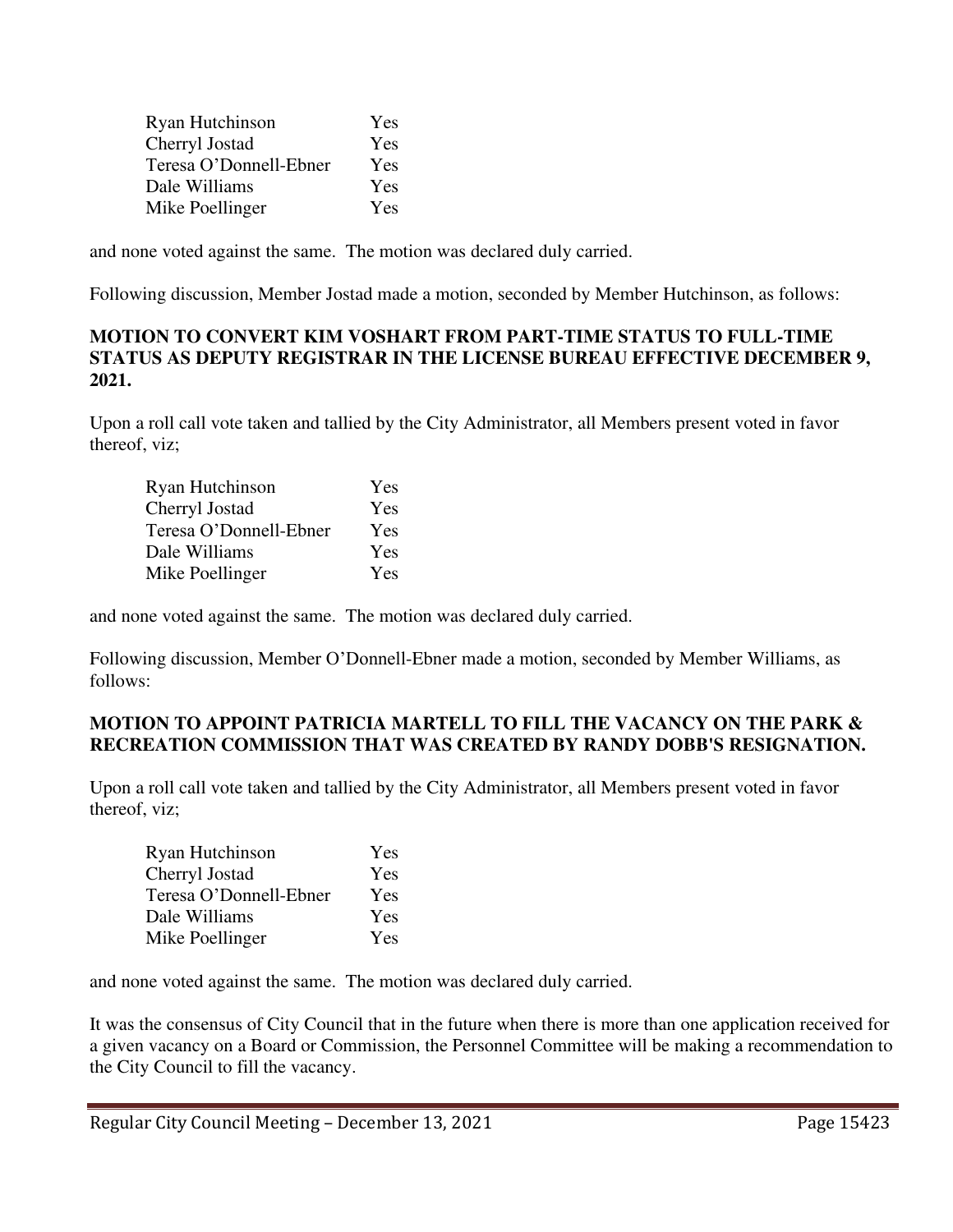Following discussion, Member Williams made a motion, seconded by Member Jostad, as follows:

## **MOTION TO APPROVE THE MEMORANDUM OF UNDERSTANDING WITH LELS UNION REGARDING THE APPOINTMENT OF LUKE AHLSCHLAGER AS INTERIM POLICE CHIEF AND THAT HIS RATE OF PAY BE INCREASED BY \$3.00 PER HOUR FOR THE DURATION OF THE TIME THAT HE SERVES IN THAT CAPACITY.**

Upon a roll call vote taken and tallied by the City Administrator, all Members present voted in favor thereof, viz;

| Ryan Hutchinson        | Yes |
|------------------------|-----|
| Cherryl Jostad         | Yes |
| Teresa O'Donnell-Ebner | Yes |
| Dale Williams          | Yes |
| Mike Poellinger        | Yes |

and none voted against the same. The motion was declared duly carried.

Following discussion, Member O'Donnell-Ebner made a motion, seconded by Member Hutchinson, as follows:

## **MOTION TO EXTEND THE APPLICATION DEADLINE FOR THE POSITION OF BOOKKEEPER TO 12:00 NOON, ON DECEMBER 21, 2021.**

Upon a roll call vote taken and tallied by the City Administrator, all Members present voted in favor thereof, viz;

| Ryan Hutchinson        | Yes |
|------------------------|-----|
| Cherryl Jostad         | Yes |
| Teresa O'Donnell-Ebner | Yes |
| Dale Williams          | Yes |
| Mike Poellinger        | Yes |

and none voted against the same. The motion was declared duly carried.

# **ITEM 3.7 – WAGON WHEEL PROJECT SHORT-TERM FINANCING**

City Administrator Waller reviewed with City Council that there have been on-going discussions with the City Council regarding the third phase of the Wagon Wheel improvement project, the construction of the bicycle/pedestrian bridge, and the possibility of needing short-term financing to cover costs associated with the bridge project. At the November 22, 2021 City Council meeting, the City Council called for a public hearing at the December 20, 2021 City Council meeting to consider activating the City's short-term borrowing authority. At this time, it was recommended to City Council to cancel the public hearing that was called for on December 20, 2021. The City is trying to avoid the \$7,500.00 - \$10,000.00 cost that would be incurred by going through the bonding process, along with any interest costs that would be incurred along the way. City Council reviewed the reimbursement requests that have been submitted to and received from the Minnesota Department of Natural Resources and the Minnesota Department of

Regular City Council Meeting – December 13, 2021 Page 15424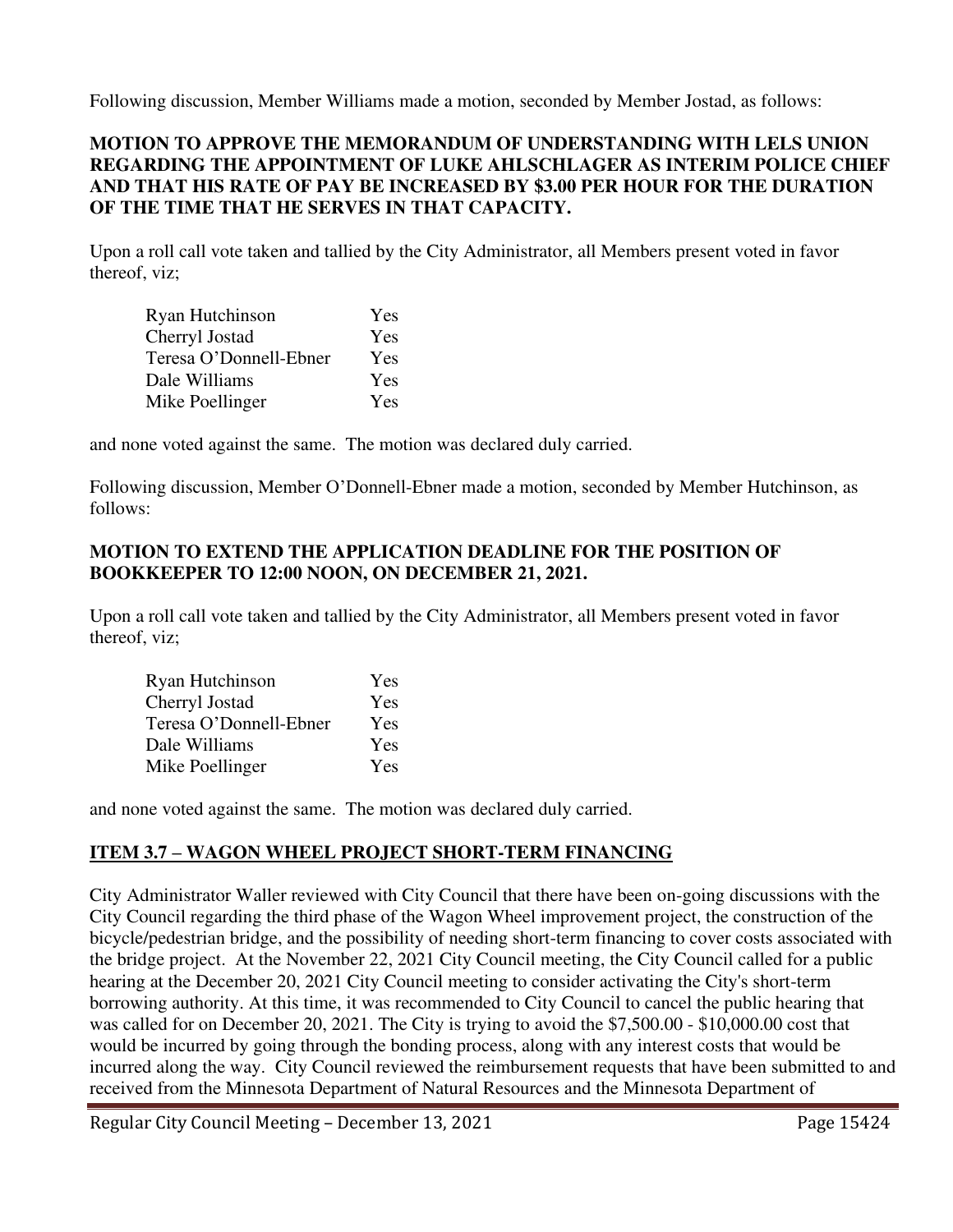Transportation. Following discussion, Member O'Donnell-Ebner made a motion, seconded by Member Jostad, as follows:

## **MOTION TO CANCEL THE PUBLIC HEARING ORIGINALLY CALLED FOR ON DECEMBER 20, 2021 REGARDING ACTIVATING THE CITY'S SHORT-TERM BORROWING AUTHORITY.**

Upon a roll call vote taken and tallied by the City Administrator, all Members present voted in favor thereof, viz;

| Ryan Hutchinson        | Yes |
|------------------------|-----|
| Cherryl Jostad         | Yes |
| Teresa O'Donnell-Ebner | Yes |
| Dale Williams          | Yes |
| Mike Poellinger        | Yes |

and none voted against the same. The motion was declared duly carried.

## **ITEM 3.8 – DONATION RESOLUTION**

City Council reviewed a Resolution regarding the acceptance of donations to the City for the months of November and December, 2021. Following review and discussion, Member Jostad introduced the following resolution and moved its passage and adoption:

## **RESOLUTION NO. 12-21-42**

## **RESOLUTION ACCEPTING DONATIONS MADE TO THE CITY OF LA CRESCENT IN NOVEMBER AND DECEMBER, 2021**

WHEREAS, the City of La Crescent ("La Crescent") is required by Minn. Stat. § 465.03 to accept donations by Resolution;

WHEREAS, the following donations were made to La Crescent in the months of November and December, 2021:

- 1. Crucifixion Cemetery Association wishes to donate \$100.00 to the La Crescent Fire Department for departmental purposes.
- 2. That an anonymous donor would like to donate \$20,000.00 to Wieser Memorial Park to be used for the specific purpose of improvements to the park shelter and bathroom facilities.

WHEREAS, La Crescent agrees to accept the donation for Wieser Memorial Park subject to the conditions identified above.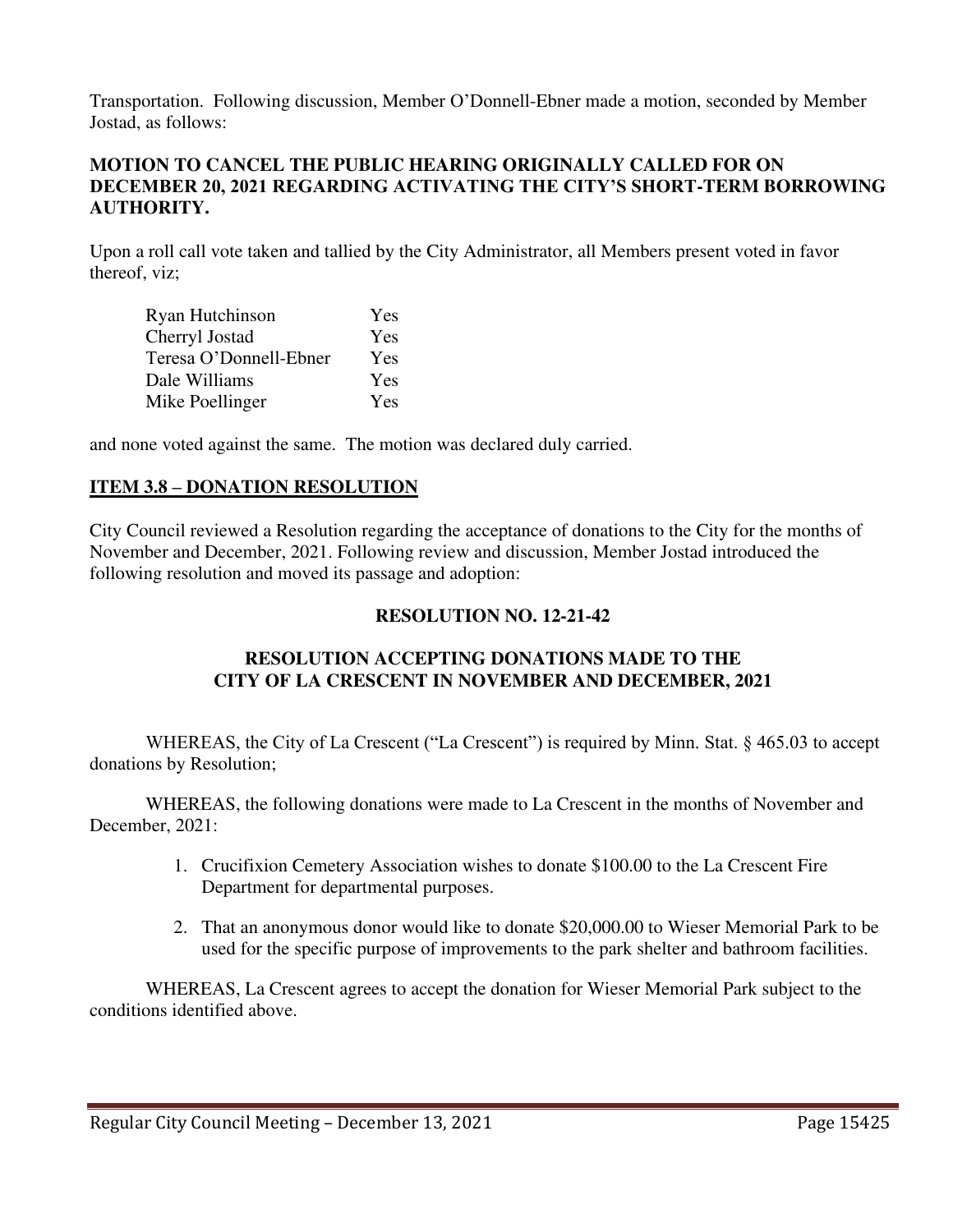NOW, THEREFORE, BE IT RESOLVED that the City Council of the City of La Crescent hereby accepts the donations stated above for the La Crescent Fire Department and for Wieser Memorial Park subject to the conditions identified above.

ADOPTED this 13th day of December, 2021.

SIGNED:

 $\overline{\phantom{a}}$  , and the contract of the contract of the contract of the contract of the contract of the contract of the contract of the contract of the contract of the contract of the contract of the contract of the contrac Mayor

ATTEST:

\_\_\_\_\_\_\_\_\_\_\_\_\_\_\_\_\_\_\_\_\_\_\_\_\_\_\_\_\_ City Administrator

The motion for the adoption of the foregoing resolution was duly seconded by Member Hutchinson and upon a roll call vote taken and tallied by the City Administrator, all Members present voted in favor thereof, viz;

| Ryan Hutchinson        | Yes        |
|------------------------|------------|
| Cherryl Jostad         | Yes        |
| Teresa O'Donnell-Ebner | Yes        |
| Dale Williams          | Yes        |
| Mike Poellinger        | <b>Yes</b> |

and none voted against the same. The ordinance was declared duly passed and adopted.

# **ITEM 3.9 – PLANNING COMMISSION MINUTES – DECEMBER 7, 2021**

City Council reviewed a Memo from Jason Ludwigson, Sustainability Coordinator, with the Minutes from the December 7, 2021 Planning Commission Meeting. This item was informational, and no action was taken.

# **ITEM 3.10 – NO PARKING REQUEST – SOUTH 9TH STREET**

City Council reviewed a Memo from La Crescent Police Chief Doug Stavenau regarding a request from a resident to place No Parking signs on the north side of the 500 block of South 9<sup>th</sup> Street. It was recommended that the City Attorney draft an Ordinance regarding this issue at the January 10, 2022 City Council meeting. Following discussion, Member Hutchinson made a motion, seconded by Member O'Donnell-Ebner, as follows: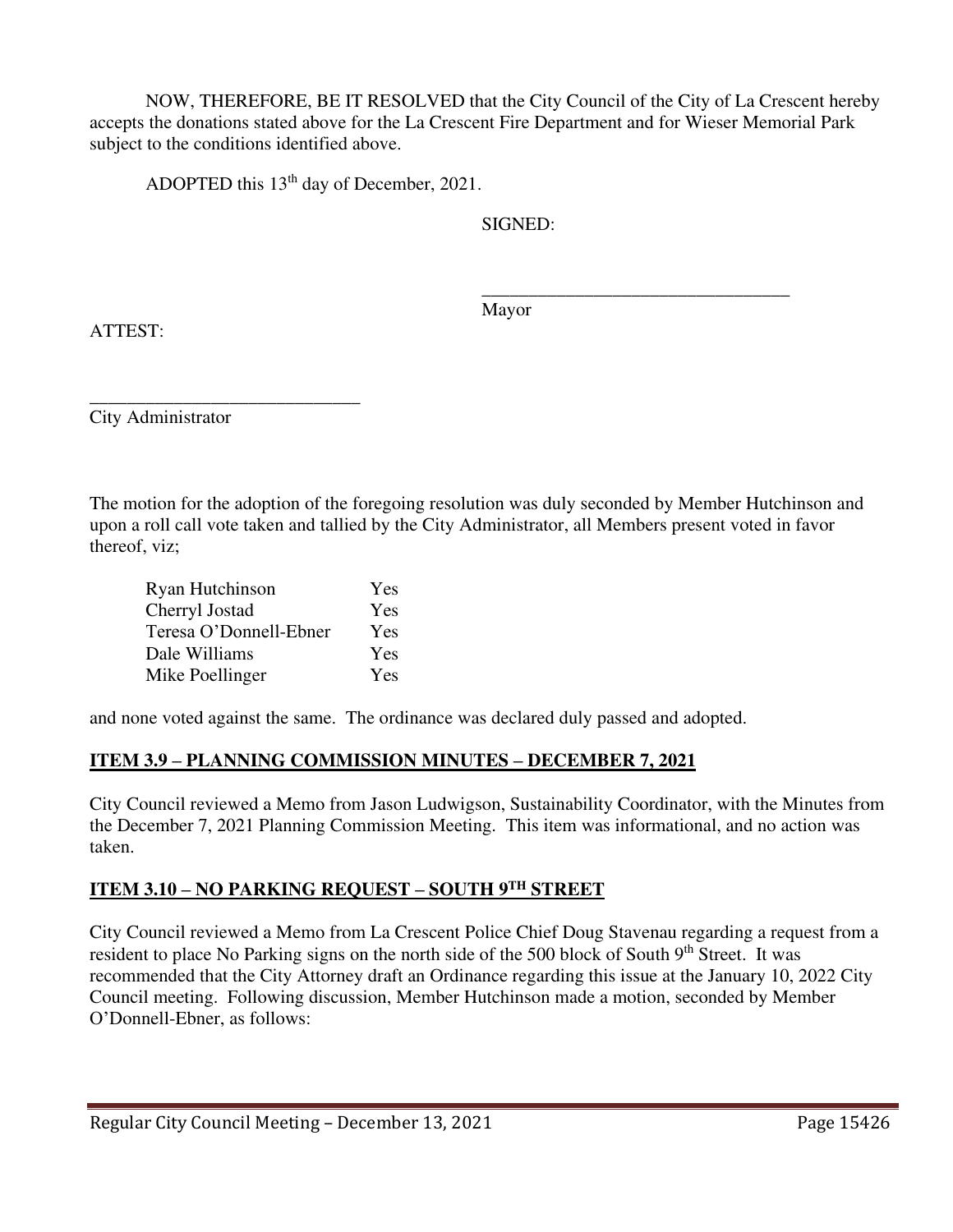## **MOTION TO APPROVE THE CITY ATTORNEY TO DRAFT AN ORDINANCE REGARDING NO PARKING ON SOUTH 9TH STREET TO PRESENT TO CITY COUNCIL AT THE JANUARY 10, 2022 CITY COUNCIL MEETING.**

Upon a roll call vote taken and tallied by the City Administrator, all Members present voted in favor thereof, viz;

| Ryan Hutchinson        | Yes |
|------------------------|-----|
| Cherryl Jostad         | Yes |
| Teresa O'Donnell-Ebner | Yes |
| Dale Williams          | Yes |
| Mike Poellinger        | Yes |

and none voted against the same. The motion was declared duly carried.

# **ITEM 3.11 – LIFT STATION SERVICE AGREEMENT**

City Council reviewed an agreement with QualityFlow Systems for yearly inspections on the City's 5 lift stations and 4 air release valves. This is a new agreement, and the cost would be \$2,550.00 per year. It was recommended to City Council to approve the three-year agreement with QualityFlow Systems. Following discussion, Member Hutchinson made a motion, seconded by Member Williams, as follows:

## **MOTION TO APPROVE A THREE-YEAR AGREEMENT WITH QUALITYFLOW SYSTEMS FOR YEARLY INSPECTIONS ON THE CITY OF LA CRESCENT'S 5 LIFT STATIONS AND 4 AIR RELEASE VALVES AT A COST OF \$2,550.00 PER YEAR.**

Upon a roll call vote taken and tallied by the City Administrator, all Members present voted in favor thereof, viz;

| Ryan Hutchinson        | Yes        |
|------------------------|------------|
| Cherryl Jostad         | <b>Yes</b> |
| Teresa O'Donnell-Ebner | <b>Yes</b> |
| Dale Williams          | Yes        |
| Mike Poellinger        | Yes        |

and none voted against the same. The motion was declared duly carried.

## **ITEM 3.12 – DECERTIFY TAX INCREMENT FINANCING DISTRICT**

City Council reviewed a Memo from City Finance Director, Debbie Shimshak, regarding the Schumacher Kish TIF District 6-1 obligations. The obligations have all been met and early decertification is required. This economic development district was created October 24, 2011 with a required decertification by December 31, 2022. The excess funds of \$21,934.41 will be sent to Houston County for redistribution to all taxing authorities, with a portion coming back to the City of La Crescent. City Council reviewed the Resolution to decertify TIF District No. 6-1 and it was recommended that City Council adopt the Resolution. Following discussion, Member Hutchinson introduced the following resolution and moved its passage and adoption: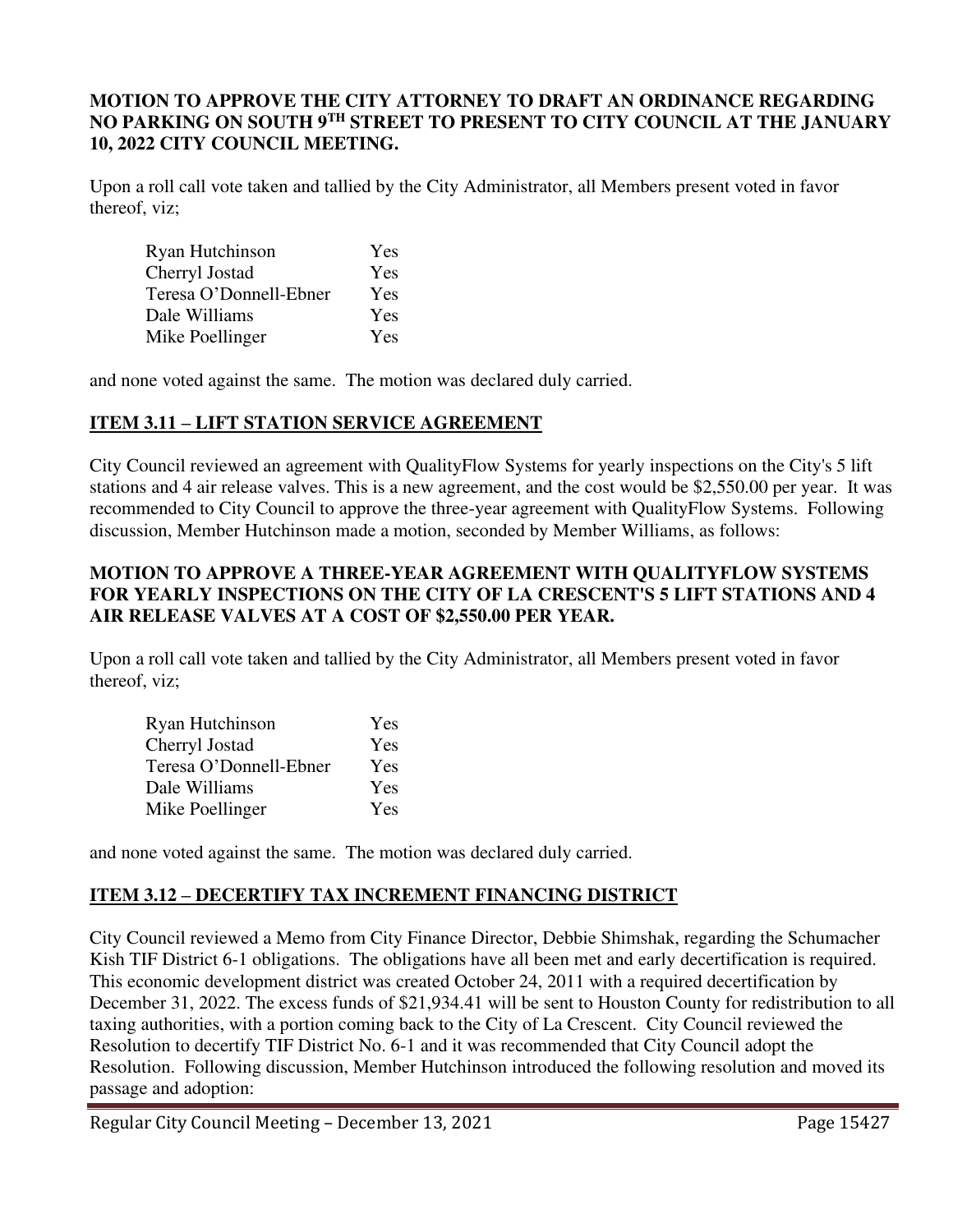#### **RESOLUTION NO. 12-21-43**

## **RESOLUTION DECERTIFYING TAX INCREMENT FINANCING DISTRICT NO. 6-1**

WHEREAS, on October 24, 2011, the City of La Crescent (the "City") established Tax Increment Financing Redevelopment District No. 6-1 (the "District");

WHEREAS, the maximum duration limit for the District is eight (8) years from the date of receipt by the authority of the first increment;

WHEREAS, the City has satisfied all outstanding obligations payable from tax increments from the District;

WHEREAS, the month and year of the first receipt of tax increment for the District is July 2014;

WHEREAS, the City desires by this resolution to decertify the District effective December 31, 2021, by which all taxing jurisdictions will benefit from an increased tax base effective for taxes payable in 2022; and

 WHEREAS, the City Council acknowledges such action will be taken by Houston County to decertify the District as a tax increment district and to no longer remit tax increment from the District to the City after December 31, 2021.

NOW THEREFORE, BE IT RESOLVED by the City Council of the City of La Crescent that:

- 1. The City Administrator is authorized and directed to provide Houston County with documents related to decertification of the District, to submit the Confirmation of Decertified TIF District form to the Office of the State Auditor, and to take any other steps required for decertification by December 31, 2021.
- 2. The City Administrator is authorized and directed to determine the amount of excess tax increment, if any, in the account for the District and to return all excess tax increment to Houston County for redistribution to other taxing jurisdictions.

ADOPTED this 13th day of December, 2021.

SIGNED:

 $\overline{\phantom{a}}$  , and the contract of the contract of the contract of the contract of the contract of the contract of the contract of the contract of the contract of the contract of the contract of the contract of the contrac Mayor

ATTEST:

\_\_\_\_\_\_\_\_\_\_\_\_\_\_\_\_\_\_\_\_\_\_\_\_\_\_\_\_ City Administrator

Regular City Council Meeting – December 13, 2021 Page 15428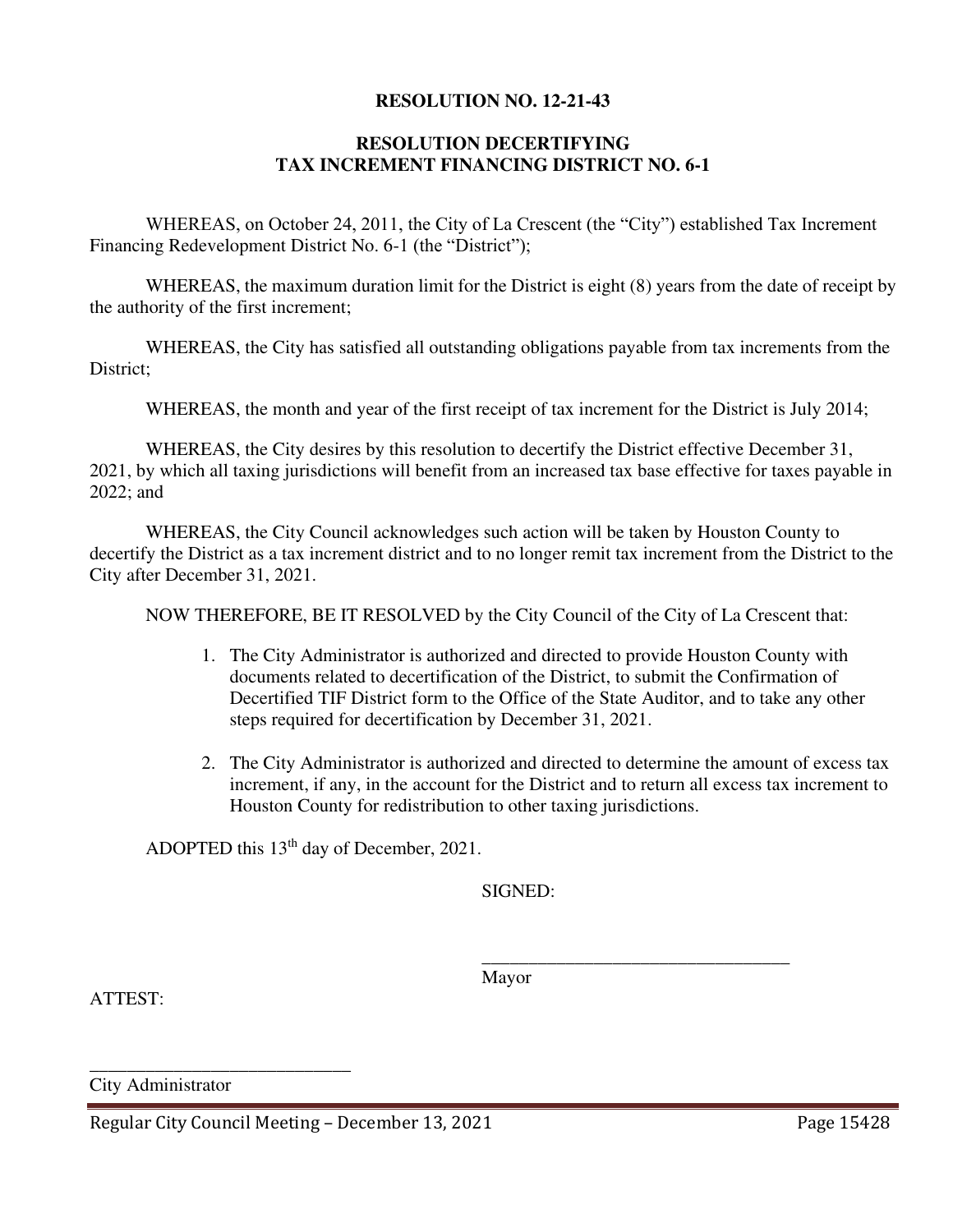The motion for the adoption of the foregoing resolution was duly seconded by Member Jostad and upon a roll call vote taken and tallied by the City Administrator, the following Members present voted in favor thereof, viz;

| Ryan Hutchinson        | Yes        |
|------------------------|------------|
| Cherryl Jostad         | Yes        |
| Teresa O'Donnell-Ebner | <b>Yes</b> |
| Dale Williams          | Yes        |
| Mike Poellinger        | <b>Yes</b> |

and none voted against the same. The motion was declared duly carried and the resolution duly passed and adopted.

# **ITEM 6.1 – STAFF CORRESPONDENCE/COMMITTEE UPDATES – EXPLORE LA CROSSE**

City Council reviewed the Agenda from the November 16, 2021 La Crosse County Convention & Visitors Bureau Virtual Board Meeting, which included the Minutes from the October 19, 2021 Board Meeting. No action taken.

## **ITEM 6.2 – STAFF CORRESPONDENCE/COMMITTEE UPDATES – PARK AND RECREATION MINUTES – NOVEMBER 15, 2021**

City Council reviewed the Minutes from the November 15, 2021 La Crescent Park and Recreation Commission meeting. No action taken.

# **ITEM 8 – CHAMBER OF COMMERCE**

Sarah Danielson and Travis Minegar from the La Crescent Chamber of Commerce updated City Council on Chamber activities including a Co-Working Grant, Christmas in La Crescent and a Christmas Mixer at the Best Western Hotel.

Houston County Commissioner, Dewey Severson, gave an update to City Council on the Houston County Board.

At 5:53 p.m., Mayor Poellinger recessed the meeting until 6:00 p.m. for the Public Meeting for the 2022 General Fund Budget and Levy.

## **ITEM 2 – PUBLIC MEETING – 2022 GENERAL FUND BUDGET AND LEVY**

It being 6:00 p.m., Mayor Poellinger opened the public meeting on the 2022 General Fund Budget and Levy. City Administrator Waller circulated a sign-up sheet and gave an overview of the process. As a point of clarification, in April of each year the City Council holds the Board of Appeal and Equalization meeting, at which time property owners can ask questions about their proposed property value and property classification. Questions about property value and property classification will need to wait until the Board of Appeal and Equalization meeting which will be held in April of 2022. The items City Council reviewed for consideration were the proposed resolution setting the 2022 levy, the memo presented in the fall of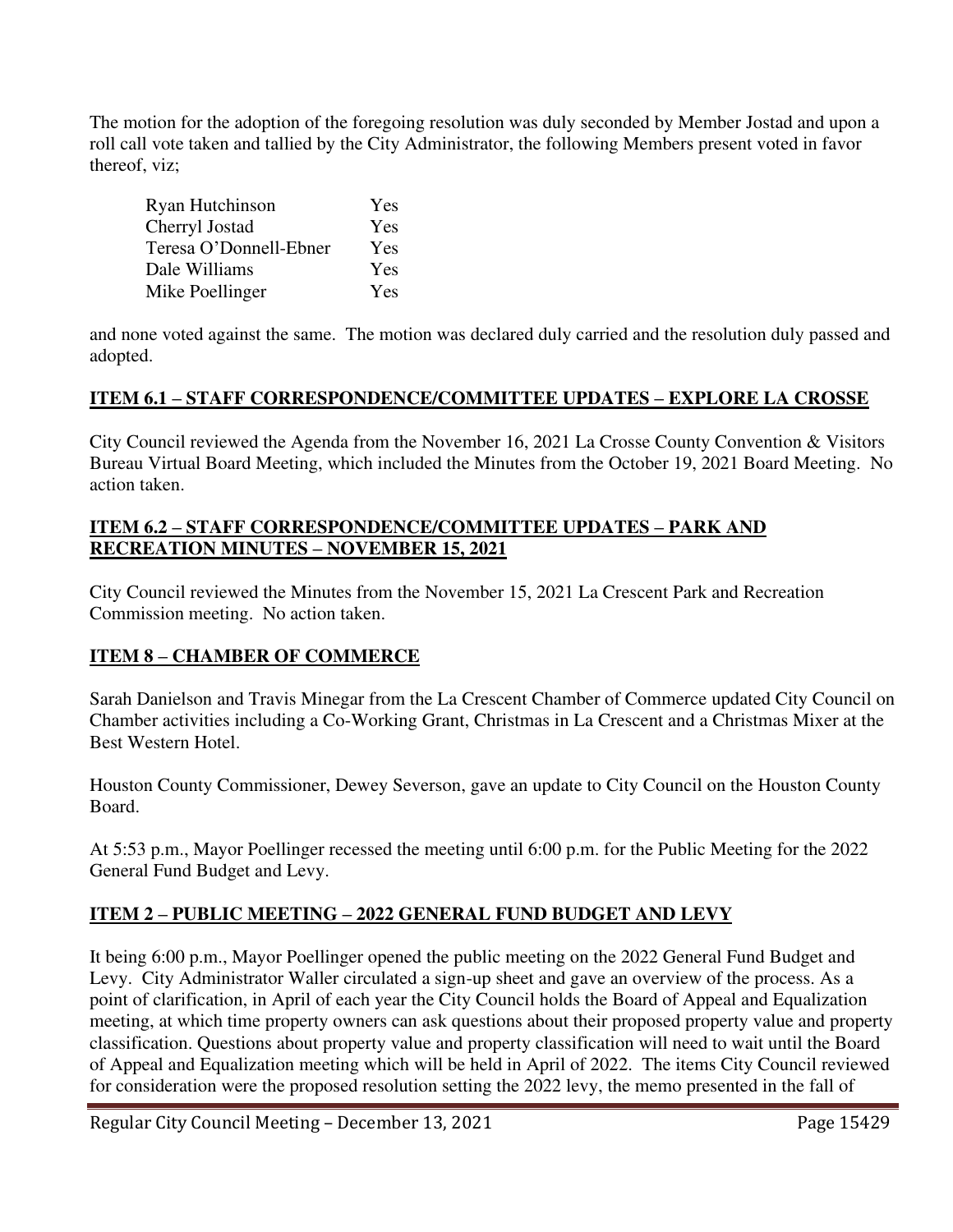2021 that summarizes the 2022 general fund budget, a general overview of workloads as it relates to new positions included in the 2022 budget, and a copy of the revised 2022 general fund budget that has been updated based upon a pending retirement, revised staffing, additional engineering, and a reduction in the budget for the update to the City's Comprehensive Park & Recreation Plan. The changes to the final 2022 general fund budget were all highlighted in green for Council's review. The final budget has expenditures exceeding revenues by \$4,670. The City will receive additional revenue in 2022 that will compensate for this short-fall. There were no questions from City Council. The Mayor then asked if anyone present in the audience wished to make comments or had questions. The City was asked what the total amount of the budget will be in 2022. The answer was provided. There were no additional comments or questions. The public meeting was then closed.

Following discussion, Member Williams made a motion, seconded by Member Hutchinson, as follows:

# **MOTION TO ADOPT THE 2022 GENERAL FUND BUDGET AS PROPOSED.**

Upon a roll call vote taken and tallied by the City Administrator, all Members present voted in favor thereof, viz;

| Ryan Hutchinson        | Yes        |
|------------------------|------------|
| Cherryl Jostad         | <b>Yes</b> |
| Teresa O'Donnell-Ebner | <b>Yes</b> |
| Dale Williams          | <b>Yes</b> |
| Mike Poellinger        | <b>Yes</b> |

and none voted against the same. The motion was declared duly carried.

Following review and discussion on the above information, Member Williams introduced the following resolution and moved its passage and adoption:

# **RESOLUTION 12-21-40**

## **RESOLUTION MAKING FINAL GENERAL LEVIES FOR COLLECTION WITH REAL ESTATE TAXES PAYABLE IN THE CALENDAR YEAR 2022**

BE IT RESOLVED by the City Council of the City of La Crescent, Minnesota as follows:

1. It is hereby determined and declared that there shall be and there is hereby levied upon all taxable property within the City for the general purposes of the City, as provided by law, to be collected in the year 2022 as part of the general taxes due and payable in the year 2022 a direct ad valorem tax in the amount of \$2,060,738.00 as provided by State law to be levied and collected in the manner provided by law.

2. Be it also hereby determined and declared that there shall be and there is hereby levied upon taxable property within the City of La Crescent for public library service, a tax in the amount of \$175,990.00 to be collected in the year 2022, as authorized by Minnesota Statutes, Section 134.33 and 134.34.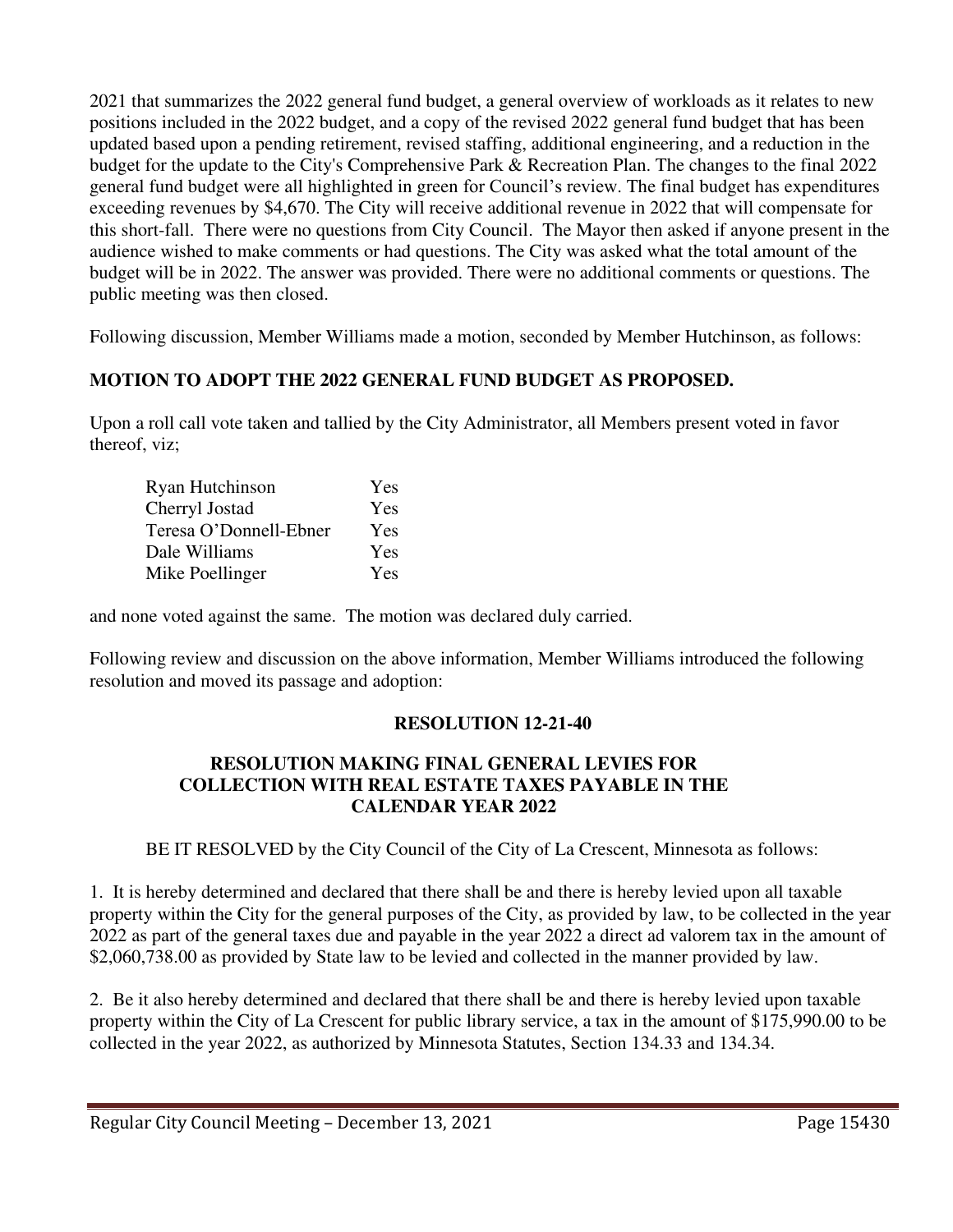3. It is hereby found, determined, and declared that the amounts set forth in a column at the right to be levied with taxes to be collected in the calendar year 2022, in conjunction with the various bonds issued and sinking funds described below:

| <b>FUND</b> | <b>YEAR</b> | <b>DESCRIPTION</b>                              | <b>TO BE LEVIED FOR</b>   |
|-------------|-------------|-------------------------------------------------|---------------------------|
| #           |             |                                                 | <b>COLLECTION IN</b>      |
|             |             |                                                 | <b>CALENDAR YEAR 2022</b> |
| 322         | 2015A       | G.O. Refunding Bonds - Apple Blossom Acres      | \$5,000.00                |
| 324         | 2011A       | G.O. Improvement Bonds - Crescent Valley        | \$120,000.00              |
| 325         | 2016A       | G.O. Refunding Rec. Fac. Bonds - Aquatic Center | \$198,700.00              |
| 326         | 2013A       | G.O. Equipment Certificates                     | \$40,000.00               |
| 327         | 2016A       | G.O. Improvement Bonds - Oak St. Recon.         | \$112,400.00              |
| 328         | 2017A       | G.O. Equipment Certificates                     | \$120,250.00              |
| 329         | 2018A       | G.O. Improvement Bonds - Streets/Veterans Park  | \$146,700.00              |
| 330         | 2019A       | G.O. Equipment Certificates - Fire Truck        | \$49,700.00               |
| 331         | 2019B       | G.O. Improvement Bonds - Street Recon.          | \$32,300.00               |
| 332         | 2020A       | G.O. Improvement Bonds - HTM                    | \$188,000.00              |
| 333         | 2020A       | G.O. Bonds - Tax Abatement - Ice Arena          | \$23,860.00               |
| 601         | 2015A       | G.O. Utility Revenue & Crossover Ref. Bond      | \$46,500.00               |
| 601         | 2016A       | G.O. Utility Revenue & Crossover Ref. Bond      | \$23,500.00               |
|             |             |                                                 |                           |
|             |             | TOTAL DEBT SERVICE LEVY                         | \$1,106,910.00            |

4. Total levy for the City of La Crescent for collection in 2022 is \$3,343,638.00.

ADOPTED this 13<sup>th</sup> day of December, 2021.

SIGNED:

 $\overline{\phantom{a}}$  , and the contract of the contract of the contract of the contract of the contract of the contract of the contract of the contract of the contract of the contract of the contract of the contract of the contrac Mayor

ATTEST:

City Administrator

The motion for the adoption of the foregoing resolution was duly seconded by Member O'Donnell-Ebner and upon a roll call vote taken and tallied by the City Administrator, all Members present voted in favor thereof, viz;

\_\_\_\_\_\_\_\_\_\_\_\_\_\_\_\_\_\_\_\_\_\_\_\_\_\_\_\_\_\_\_\_\_\_